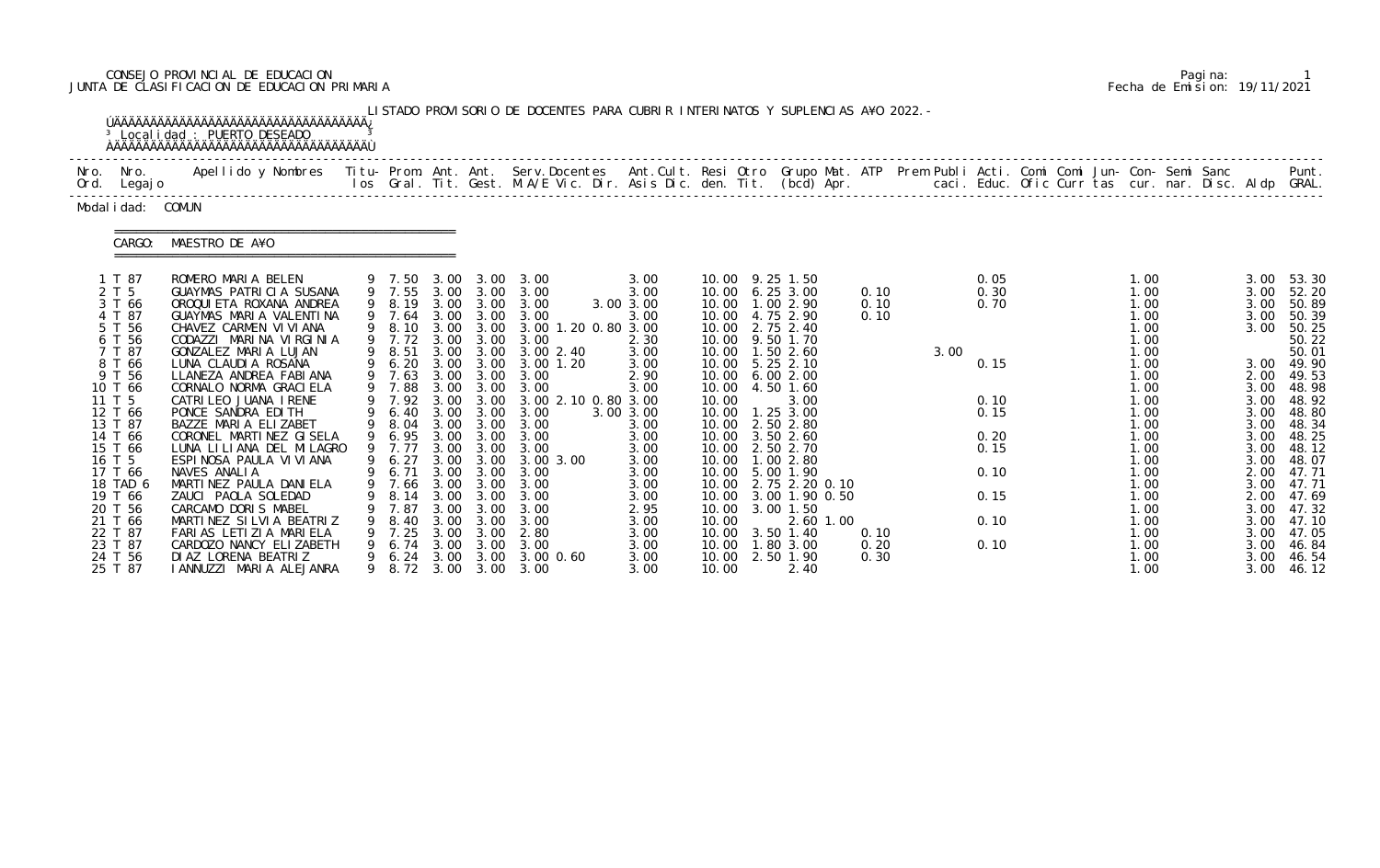## CONSEJO PROVINCIAL DE EDUCACION Pagina: 2 JUNTA DE CLASIFICACION DE EDUCACION PRIMARIA Fecha de Emision: 19/11/2021

| Nro.<br>Ord. | Nro.<br>Legaj o    | Apellido y Nombres - Titu- Prom. Ant. Ant. Serv.Docentes - Ant.Cult. Resi Otro Grupo Mat. ATP - Prem Publi Acti. Comi Comi Jun- Con- Semi Sanc |   |        |       |           | los Gral. Tit. Gest. M.A/E Vic. Dir. Asis Dic. den. Tit. (bcd) Apr.       caci. Educ. Ofic Curr tas cur. nar. Disc. Aldp GRAL. |              |                   |                         |      |                   |      |  |              |              | Punt.               |
|--------------|--------------------|------------------------------------------------------------------------------------------------------------------------------------------------|---|--------|-------|-----------|--------------------------------------------------------------------------------------------------------------------------------|--------------|-------------------|-------------------------|------|-------------------|------|--|--------------|--------------|---------------------|
|              | CARGO:             | MAESTRO DE A¥O                                                                                                                                 |   |        |       |           |                                                                                                                                |              |                   |                         |      |                   |      |  |              |              |                     |
|              | 26 T 5             | FERNANDEZ FELIX FEDERICO                                                                                                                       |   |        |       |           | 9 7.98 3.00 3.00 3.00                                                                                                          | 3.00         | 10.00 3.25 2.40   |                         | 0.10 |                   | 0.20 |  | 1.00         |              | 45.93               |
|              | 27 T 56            | SAN MIGUEL MARCELA                                                                                                                             |   |        |       |           | 9 6.77 3.00 3.00 3.00                                                                                                          | 3.00 3.00    | 10.00  1.25  2.70 |                         |      |                   | 0.10 |  | 1.00         |              | 45.82               |
|              | 28 T 5<br>29 TAD 6 | BARRIONUEVO ROSA MARIA<br>CASTA¥O MANUEL ALFREDO                                                                                               |   | 9 7.11 |       |           | 9 8.02 3.00 3.00 3.00<br>3.00 3.00 3.00                                                                                        | 3.00<br>2.25 | 10.00<br>10.00    | 2.60<br>2.50 1.70       | 0.10 |                   |      |  | 1.00<br>1.00 | 3.00<br>3.00 | 45.72<br>45.56      |
|              | 30 T 87            | VEGA PATRICIA VIVIANA                                                                                                                          |   | 9 7.91 |       |           | 3.00 3.00 3.00                                                                                                                 | 3.00         | 10.00             | 2.30                    | 0.10 |                   |      |  | 1.00         | 3.00         | 45.31               |
|              | 31 9097            | JUAREZ NELIDA                                                                                                                                  |   |        |       |           | 9 8.22 3.00 3.00 2.20                                                                                                          | 3.00         | 7.70 7.75 1.10    |                         | 0.10 |                   |      |  |              |              | 45.07               |
|              | 32 T 56            | BAIO DOMINGO MIGUEL                                                                                                                            |   | 9 7.07 |       |           | 3.00 3.00 3.00 0.30                                                                                                            | 3.00         | 10.00             | 3.00                    |      | $0.20 \quad 0.50$ |      |  | 1.00         | 2.00         | 45.07               |
|              | 33 T 56            | SUAREZ ELIANA MARIELA                                                                                                                          |   | 9 8.66 | 3.00  | 3.00      | 2.80                                                                                                                           | 2.10         | 10.00             | 4.00 1.40               | 0.10 |                   |      |  | 1.00         |              | 45.06               |
|              | 34 T 87            | SALEMME GRACIELA MABEL                                                                                                                         |   |        |       |           | 9 7.36 3.00 3.00 3.00                                                                                                          | 3.00         | 10.00             | $1.00$ $1.60$           |      |                   | 0.10 |  | 1.00         |              | 3.00 45.06          |
|              | 35 5403            | HERRERO MIRTA BEATRIZ                                                                                                                          |   | 9 9.20 |       |           | 3.00 3.00 3.00                                                                                                                 | 3.00         | 10.00             | 1.80                    |      |                   |      |  |              | 3.00         | 45.00               |
|              | 36 T 66            | FERNANDEZ SANDRA MARIA                                                                                                                         |   | 9 6.84 | 3.00  |           | 3.00 3.00                                                                                                                      | 3.00         | 10.00             | 3.00                    |      |                   |      |  | 1.00         | 3.00         | 44.84               |
|              | 37 T 56            | QUI PI LDOR ALBA INES                                                                                                                          |   | 9 7.79 |       | 3.00 3.00 | 3.00                                                                                                                           | 3.00         | 10.00             | 2. 25 2. 30 0. 10 0. 10 |      |                   | 0.15 |  | 1.00         |              | 44.69               |
|              | 38 T 56            | ZAMBON RAMON IGNACIO                                                                                                                           |   | 9 7.31 | 3.00  | 3.00      | 3.00                                                                                                                           | 3.00         | 10.00             | 2.30                    |      |                   |      |  | 1.00         | 3.00         | 44.61               |
|              | 39 T 66<br>40 T 87 | MOLINA CELIA CRISTINA<br>QUI ROGA CAROLINA FRANCA                                                                                              |   | 9 7.82 | 3.00  | 3.00      | 3.00                                                                                                                           | 3.00         | 10.00             | $3.25$ 1.50             |      |                   | 0.30 |  | 1.00<br>1.00 |              | 44.57               |
|              | 41 T 5             | ESCUBILLA HIGINIA                                                                                                                              |   | 9 6.78 |       | 3.00 3.00 | 9 7.76 3.00 3.00 3.00<br>3.00                                                                                                  | 3.00<br>3.00 | 10.00<br>10.00    | 1.50<br>2.50            | 0.10 |                   | 0.05 |  | 1.00         | 3.00         | 3.00 44.56<br>44.43 |
|              | 42 T 5             | SANTANA CAROLINA MAURA                                                                                                                         |   | 9 7.31 |       |           | 2.40 3.00 2.40                                                                                                                 | 2.50         | 10.00             | 2.50 1.20               |      |                   |      |  | 1.00         | 3.00         | 44.31               |
|              | 43 T 66            | GOMEZ JORGE ANTONIO                                                                                                                            |   |        |       |           | 9 6.60 3.00 3.00 3.00                                                                                                          | 3.00         | 10.00             | 2.40                    | 0.10 |                   | 0.10 |  | 1.00         | 3.00         | 44.20               |
|              | 44 T 87            | CUSSI SOFIA ANTONIA                                                                                                                            |   |        |       |           | 9 7.06 3.00 3.00 3.00                                                                                                          | 3.00         | 10.00             | 1.80                    | 0.10 |                   | 0.10 |  | 1.00         | 3.00         | 44.06               |
|              | 45 10325           | COSIO VILMA ANGELINA                                                                                                                           |   | 7.50   | 2. 20 | 1.75      | -2.40                                                                                                                          | 3.00         | 4.90 9.00 1.20    |                         |      |                   |      |  |              | 3.00         | 43.95               |
|              | 46 T 87            | VEGA CAROLINA RAQUEL                                                                                                                           |   | 7.23   | 2.40  | 2.75      | 2.40                                                                                                                           | 1.40         | 10.00             | 3.50 1.20               |      |                   |      |  | 1.00         | 3.00         | 43.88               |
|              | 47 T 5             | CABRERA GRACI ELA EDI TH                                                                                                                       |   | 7.36   | 3.00  | 3.00      | 3.00                                                                                                                           | 3.00         | 9.10              | 2.40                    |      |                   |      |  | 1.00         | 3.00         | 43.86               |
|              | 48 T 87            | GARCIA MARISA GLADYS                                                                                                                           |   | 8.64   | 3.00  | 3.00      | 3.00                                                                                                                           | 3.00         | 10.00             | 1.80                    |      |                   | 0.90 |  | 1.00         |              | 43.34               |
|              | 49 T 5             | MERCADO MARIANA VIRGINIA                                                                                                                       |   | 8.52   | 3.00  | 3.00      | 3.00                                                                                                                           | 1.20         | 10.00             | 1.60                    |      |                   |      |  | 1.00         | 3.00         | 43.32               |
|              | 50 7335            | GUAYMAS PAULA ALEJANDRA                                                                                                                        | 9 | 6.25   | 3.00  | 3.00      | 2.80                                                                                                                           | 0.95         | 10.00             | $3.50$ 1.40             |      |                   |      |  |              | 3.00         | 42.90               |
|              | 51 5384            | LOPEZ PAULA JULI ETA                                                                                                                           |   | 9 7.69 | 3.00  | 3.00      | 3.00                                                                                                                           | 3.00         | 10.00             | 2.10                    |      |                   |      |  |              | 2.00         | 42.79               |

|  | Pagi na: |                              |
|--|----------|------------------------------|
|  |          | Fecha de Emision: 19/11/2021 |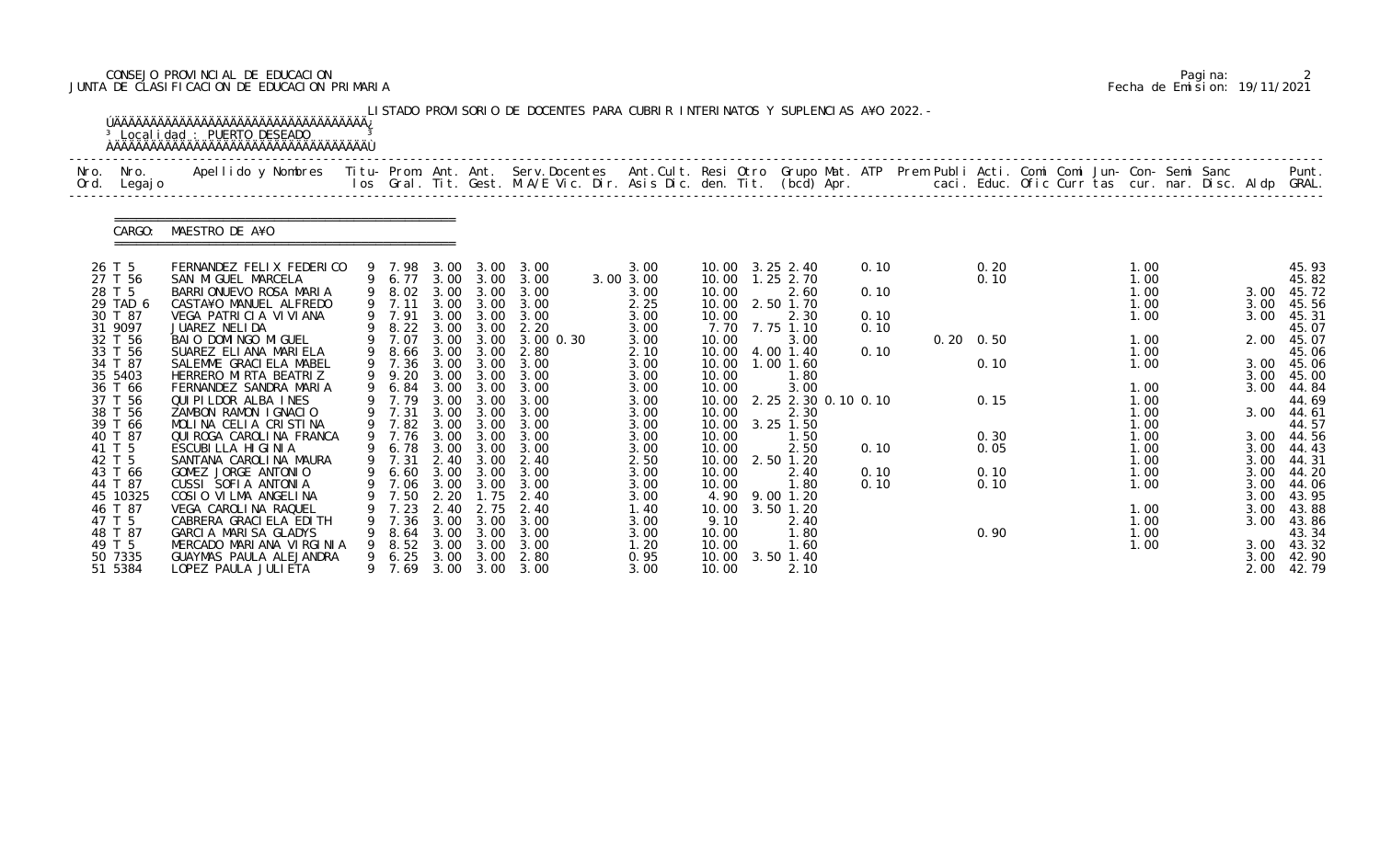## CONSEJO PROVINCIAL DE EDUCACION Pagina: 3 JUNTA DE CLASIFICACION DE EDUCACION PRIMARIA Fecha de Emision: 19/11/2021

| Nro.<br>Ord. | Nro.<br>Legaj o     | Apellido y Nombres  Titu- Prom. Ant. Ant. Serv.Docentes  Ant.Cult. Resi Otro Grupo Mat. ATP Prem Publi Acti. Comi Comi Jun- Con- Semi Sanc         Punt.<br>Ios Gral. Tit. Gest. M.A/E Vic. Dir. Asis Dic. den. Tit. (bcd) Apr. |   |                  |              |                   |                               |              |                            |      |                            |      |      |                   |  |      |  |      |                |
|--------------|---------------------|---------------------------------------------------------------------------------------------------------------------------------------------------------------------------------------------------------------------------------|---|------------------|--------------|-------------------|-------------------------------|--------------|----------------------------|------|----------------------------|------|------|-------------------|--|------|--|------|----------------|
|              | CARGO:              | MAESTRO DE A¥O                                                                                                                                                                                                                  |   |                  |              |                   |                               |              |                            |      |                            |      |      |                   |  |      |  |      |                |
|              | 52 6221             | QUI PI LDOR ESTELA MARINA                                                                                                                                                                                                       |   | 9 6.57           |              |                   | 3.00 3.00 2.50                | 3.00         | 10.00 4.25 1.30            |      |                            |      |      |                   |  |      |  |      | 42.62          |
|              | 53 T 56<br>54 6338  | DA PALMA RAUL ALBERTO<br>EL HARES LEONARDO ARIEL                                                                                                                                                                                |   | 9 7.27<br>9 8.89 | 3.00         | 3.00              | 3.00 3.00 3.00<br>1.40        | 3.00<br>3.00 | 10.00  1.50  1.70<br>10.00 |      | 0.50 0.70 0.40             |      |      | 0.15<br>2.00 0.10 |  | 1.00 |  |      | 42.62<br>41.99 |
|              | 55 6605             | HERRERA DANIELA EDITH                                                                                                                                                                                                           |   | 9 8.15           | 3.00         | 3.00              | 1.80                          | 3.00         | 10.00                      |      | 3.00 0.90                  |      |      |                   |  |      |  |      | 41.85          |
|              | 56 T 56             | RAMIREZ JULIA TERESA                                                                                                                                                                                                            |   | 9 7.29           |              |                   | 3.00 3.00 3.00                | 3.00         | 10.00                      |      | 2.40                       |      |      |                   |  | 1.00 |  |      | 41.69          |
|              | 57 T 56<br>58 10045 | VALENCIANO JULIETA N<br>SANTI MARIA SOLEDAD                                                                                                                                                                                     |   | 9 7.25<br>9 8.24 | 3.00<br>1.80 | 3.00<br>2.25      | 3.00<br>1.80                  | 3.00<br>3.00 | 10.00<br>10.00             |      | 1.90<br>1.00 0.90          |      | 0.15 |                   |  | 1.00 |  | 3.00 | 41.15<br>41.14 |
|              | 59 T 66             | RAMIREZ MARIA ALICIA                                                                                                                                                                                                            |   | 9 6.22           |              | 3.00 3.00         | 3.00                          | 3.00         | 10.00                      |      | 2.90                       |      |      |                   |  | 1.00 |  |      | 41.12          |
|              | 60 6917             | SALINAS ROSALIA                                                                                                                                                                                                                 |   | 9 7.32           | 3.00         | 3.00              | 3.00                          | 1.00         | 10.00                      |      | 1.50                       |      |      |                   |  |      |  | 3.00 | 40.82          |
|              | 61 T 87             | ESPINOSA RICARDO ALFREDO                                                                                                                                                                                                        |   | 9 6.04           | 3.00         | 3.00              | 3.00                          | 3.00         | 10.00                      |      | 2.60                       |      |      |                   |  | 1.00 |  |      | 40.64          |
|              | 62 7836<br>63 7450  | GUTI ERREZ GRACI ELA NANCY<br>MI RANDA NATALI A VANI NA                                                                                                                                                                         |   | 9 7.27<br>9 7.11 | 3.00         | 3.00 3.00<br>3.00 | 2.80<br>3.00                  | 2.75<br>2.50 | 9.80<br>10.00              |      | $1.00$ $1.40$<br>1.00 1.50 | 0.30 |      |                   |  |      |  |      | 40.32<br>40.11 |
|              | 64 8416             | ZALAZAR DEBORA LI LI ANA                                                                                                                                                                                                        |   | 9 7.03           | 2.60         | 3.00              | 2.50                          | 1.65         | 9.10                       |      | 2.20                       |      |      |                   |  |      |  | 3.00 | 40.08          |
|              | 65 7558             | JUAREZ RAMONA ELISABEHT                                                                                                                                                                                                         |   | 9 7.34           |              |                   | 3.00 3.00 2.90                | 0.40         | 10.00                      |      | 3.00 1.40                  |      |      |                   |  |      |  |      | 40.04          |
|              | 66 412              | MARQUES SIMOES MARISA M                                                                                                                                                                                                         |   | 8.45             | 3.00         | 3.00              | 2.30                          | 3.00         | 10.00                      |      | 1.20                       |      |      | 0.05              |  |      |  |      | 40.00          |
|              | 67 6350             | GODOY LAURA AMORINA                                                                                                                                                                                                             |   | 9 8.93           | 3.00         | 3.00              |                               | 2.80         | 10.00                      | 3.00 |                            |      |      |                   |  |      |  |      | 39.73          |
|              | 68 6194<br>69 4318  | ULLOA ANA DELIA<br>TOLA BETTINA MARIEL                                                                                                                                                                                          |   | 9 8.65           | 3.00         | 3.00              | 9 8.15 3.00 3.00 0.60<br>1.80 | 1.35<br>3.00 | 10.00 4.25 0.30<br>10.00   |      | 0.90                       |      |      | 0.15              |  |      |  |      | 39.65<br>39.50 |
|              | 70 4982             | REBOTTARO MARIA CLAUDINA                                                                                                                                                                                                        |   | 9 8.39           |              | 3.00 3.00         | 1.40                          | 2.95         | 10.00                      |      | 0.70 0.90                  |      |      |                   |  |      |  |      | 39.34          |
|              | 71 8128             | SALINAS STELLA MARIS                                                                                                                                                                                                            |   | 7.57             | 3.00         | 3.00              | 2.00                          |              | 9.80                       |      | 1.00                       | 0.10 |      |                   |  |      |  | 3.00 | 38.47          |
|              | 72 10427            | MI LLALON SANDRA DEL                                                                                                                                                                                                            |   | 7.22             |              | . 75              | 1.50                          | 1.00         | 10.00                      |      | 2.50 0.70                  | 0.10 |      |                   |  |      |  | 3.00 | 38.17          |
|              | 73 7560<br>74 5574  | TEVEZ ROBERTO CARLOS<br>TOLA GIMENA ETHEL                                                                                                                                                                                       |   | 5.14             | 3.00<br>3.00 | 3.00              | 2.80                          | 0.80         | 10.00                      |      | 1.40                       |      |      |                   |  |      |  | 3.00 | 38.14<br>38.05 |
|              | 75 9591             | GONZAGA ESPINOSA MARTIN                                                                                                                                                                                                         |   | 7.65<br>9.78     | . 80         | 3.00<br>2.50      | 1.60<br>2.00                  | 3.00<br>0.70 | 10.00<br>10.00             |      | 0.80<br>1.00 1.00          | 0.10 |      | 0.10              |  |      |  |      | 37.98          |
|              | 76 7888             | ZALAZAR NATALIA SOLEDAD                                                                                                                                                                                                         | 9 | 6. 70            | 2.60         | 3.00              | 2.60                          | 1.00         | 9.10                       |      | 1.30                       |      |      |                   |  |      |  | 2.00 | 37.30          |
|              | 77 4321             | BUENO MARIA CARLA                                                                                                                                                                                                               |   | 7.60             |              |                   | 3.00 3.00 0.80                | 3.00         | 10.00                      |      | 0.80                       |      |      |                   |  |      |  |      | 37.20          |

|  | Pagi na: |                              |
|--|----------|------------------------------|
|  |          | Fecha de Emision: 19/11/2021 |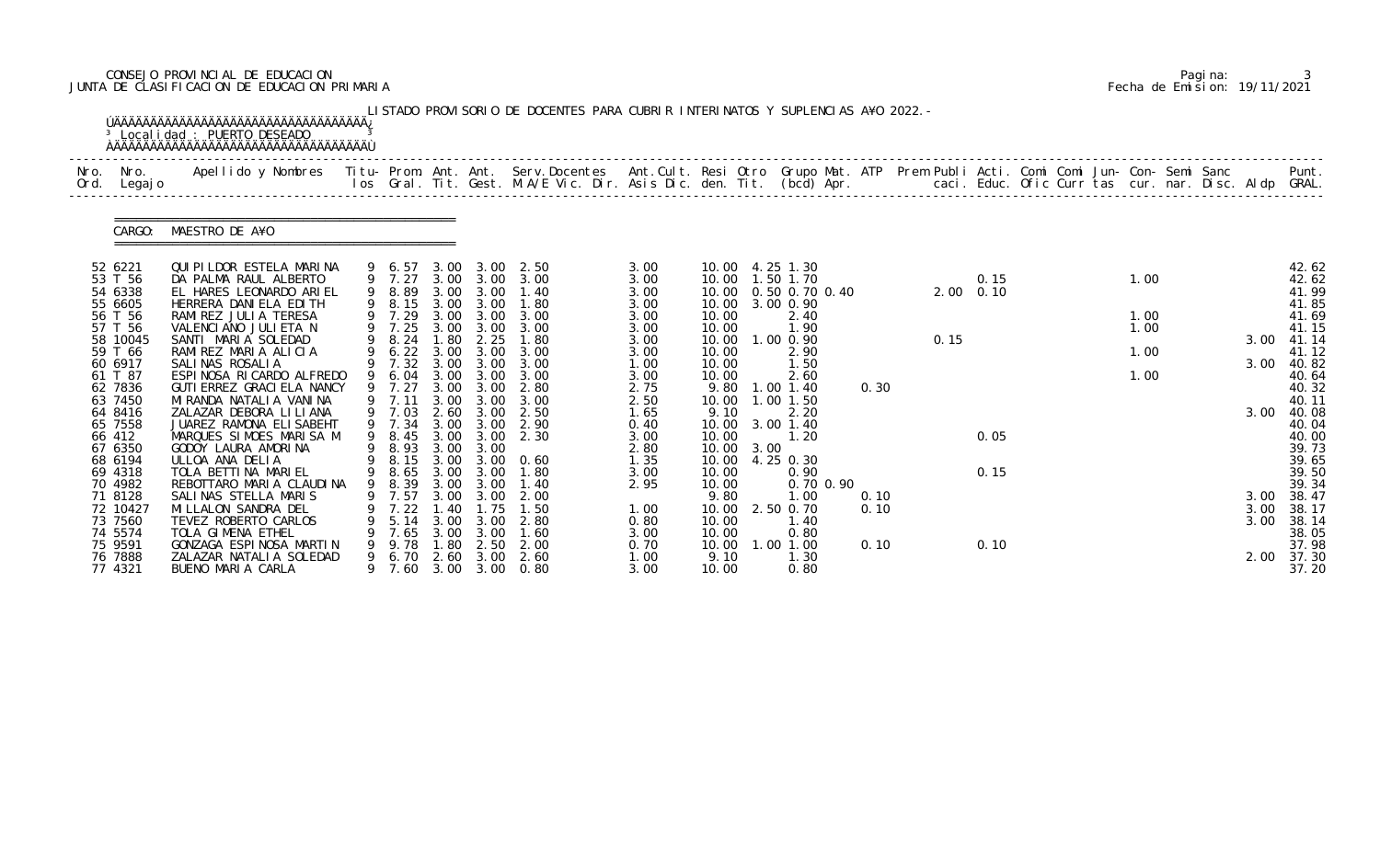## CONSEJO PROVINCIAL DE EDUCACION Pagina: 4 JUNTA DE CLASIFICACION DE EDUCACION PRIMARIA Fecha de Emision: 19/11/2021

| Nro. Nro.<br>Ord. Legajo                                                                   | Apellido y Nombres  Titu- Prom. Ant. Ant.  Serv.Docentes  Ant.Cult. Resi Otro  Grupo Mat. ATP  Prem Publi Acti. Comi Comi Jun- Con- Semi Sanc              Punt.<br>Ios Gral. Tit. Gest. M.A/E Vic. Dir. Asis Dic. den. Tit. (bcd |        |                                                               |                                                      |                                          |                                                                                             |                                                              |                                                                |            |                                                                    |      |  |      |  |  |  |                              |                                                                      |
|--------------------------------------------------------------------------------------------|-----------------------------------------------------------------------------------------------------------------------------------------------------------------------------------------------------------------------------------|--------|---------------------------------------------------------------|------------------------------------------------------|------------------------------------------|---------------------------------------------------------------------------------------------|--------------------------------------------------------------|----------------------------------------------------------------|------------|--------------------------------------------------------------------|------|--|------|--|--|--|------------------------------|----------------------------------------------------------------------|
|                                                                                            | CARGO: MAESTRO DE A¥O                                                                                                                                                                                                             |        |                                                               |                                                      |                                          |                                                                                             |                                                              |                                                                |            |                                                                    |      |  |      |  |  |  |                              |                                                                      |
| 78 3657<br>79 0375<br>80 9393                                                              | PANEBI ANCO ROSANA<br>I RALA LORENA JACQUELINE<br>GEREZ PATRICIA ERNESTINA                                                                                                                                                        |        | 9 7.66 3.00                                                   |                                                      |                                          | 9 8.29 3.00 3.00 0.40<br>9 7.50 3.00 3.00<br>2.75 2.20                                      | 3.00<br>3.00<br>3.00                                         | 10.00<br>7.70                                                  | 10.00 1.25 | 0.20<br>1.10                                                       |      |  |      |  |  |  |                              | 36.89<br>36.75<br>36.41                                              |
| 81 3946<br>82 10874<br>83 8782<br>84 7698                                                  | NAVES MARIA GABRIELA<br>RODRI GUEZ GABRI ELA<br>FERREYRA YONY EDGAR<br>QUI¥ONES MYRIAN KARINA                                                                                                                                     |        | 9 9.10 3.00<br>9 6.50<br>9 9.10 3.00                          | 3.00                                                 | 1.75<br>3.00                             | 9 7.43 3.00 3.00 0.60<br>$3.00 \quad 2.40$                                                  | 3.00<br>0.15<br>1.55                                         | 10.00<br>10.00<br>8.40<br>10.00                                | 3.00       | 0.30<br>1.20                                                       |      |  | 0.10 |  |  |  | 2.00                         | 36.33<br>35.85<br>35.75<br>35.65                                     |
| 85 10614<br>86 0397<br>87 8562                                                             | DI AZ NANCY BEATRIZ<br>TAFRA SUSANA MARIEL<br>PALUMBO ANA KARINA                                                                                                                                                                  |        | 9 7.68<br>9 7.47<br>9 7.03                                    | 3.00<br>3.00<br>3.00                                 | 3.00<br>3.00                             | 1.75 0.90                                                                                   | 3.00<br>2.65<br>3.00                                         | 10.00<br>10.00                                                 |            | 4.90 2.00 0.40                                                     |      |  |      |  |  |  | 3.00                         | 35.63<br>35.12<br>35.03                                              |
| 88 7903<br>89 11659<br>90 10191<br>91 10324<br>92 12082<br>93 7058<br>94 8127<br>95 5632   | ROJAS ELSA MARIA<br>DOMINGUEZ DAIANA ROCIO<br>LAIME MIRTA LIDIA<br>HERNANDEZ SANDRA ELISABET<br>RAPETTI BARBARA SOLEDAD<br>QUI ROGA SI LVANA ELI ZABETH<br>LESCANO NATALIA VERONICA<br>ESCALANTE MILKA VI VI ANA                  |        | 9 7.69<br>9 6.97<br>9 7.20<br>9 7.40<br>9 8.26<br>9 7.78 3.00 | 1.00<br>1.60<br>1.60<br>0.60                         | 1.25<br>2.00<br>9 8.15 3.00 2.75<br>3.00 | 9 6.65 3.00 3.00 2.60<br>1.00<br>1.60<br>$2.00 \quad 0.50$<br>$0.75$ 0.60<br>3.00 3.00 0.10 | 0.25<br>0.50<br>0.60<br>1.10<br>0.30<br>0.90<br>2.05<br>0.95 | 9.10<br>10.00<br>10.00<br>10.00<br>10.00<br>9.10<br>10.00      |            | 1.30<br>$1.00$ 0.50<br>5.60 3.50 0.80<br>0.20<br>2.50 0.30         | 0.10 |  | 0.10 |  |  |  | 3.00<br>3.00<br>3.00<br>3.00 | 35.00<br>34.94<br>34.77<br>34.60<br>34.45<br>34.26<br>34.05<br>33.73 |
| 96 8129<br>97 9531<br>98 11073<br>99 9078<br>100 8796<br>101 7842<br>102 8713<br>103 11877 | VI LLAGRAN PAMELA MARI SEL<br>NAVARRO VARGAS ALEJANDRA<br>PEREZ MAXIU DAVID<br>MERCADO ADRIANA MELINA<br>ROLDAN ROQUE ANTONIO<br>BARBOZA NADI A ANAHI<br>VERON NI COLAS SEBASTI AN<br>PEREZ JULI ETA BEATRI Z                     | 9<br>9 | 7.03<br>7.46<br>6.28<br>6.92<br>8.16<br>6.66<br>9 8.11        | 2.00<br>. 40<br>2.40<br>3.00<br>3.00<br>2.40<br>0.80 | 2.50<br>.50<br>2.75<br>3.00<br>3.00      | 9 7.95 3.00 3.00 1.00<br>1.90<br>2.20<br>1.80<br>3.00 2.00<br>$1.00 \quad 0.20$             | 0.10<br>0.30<br>1.15<br>0.10<br>0.20<br>0.10<br>3.00         | 9.10<br>10.00<br>4.20<br>8.40<br>8.40<br>9.80<br>8.40<br>10.00 |            | 0.50<br>0.90<br>4.00 0.60<br>$1.00$ $1.10$<br>0.90<br>1.10<br>0.10 |      |  |      |  |  |  | 3.00                         | 33.65<br>33.63<br>33.51<br>33.23<br>33.22<br>32.96<br>32.66<br>32.21 |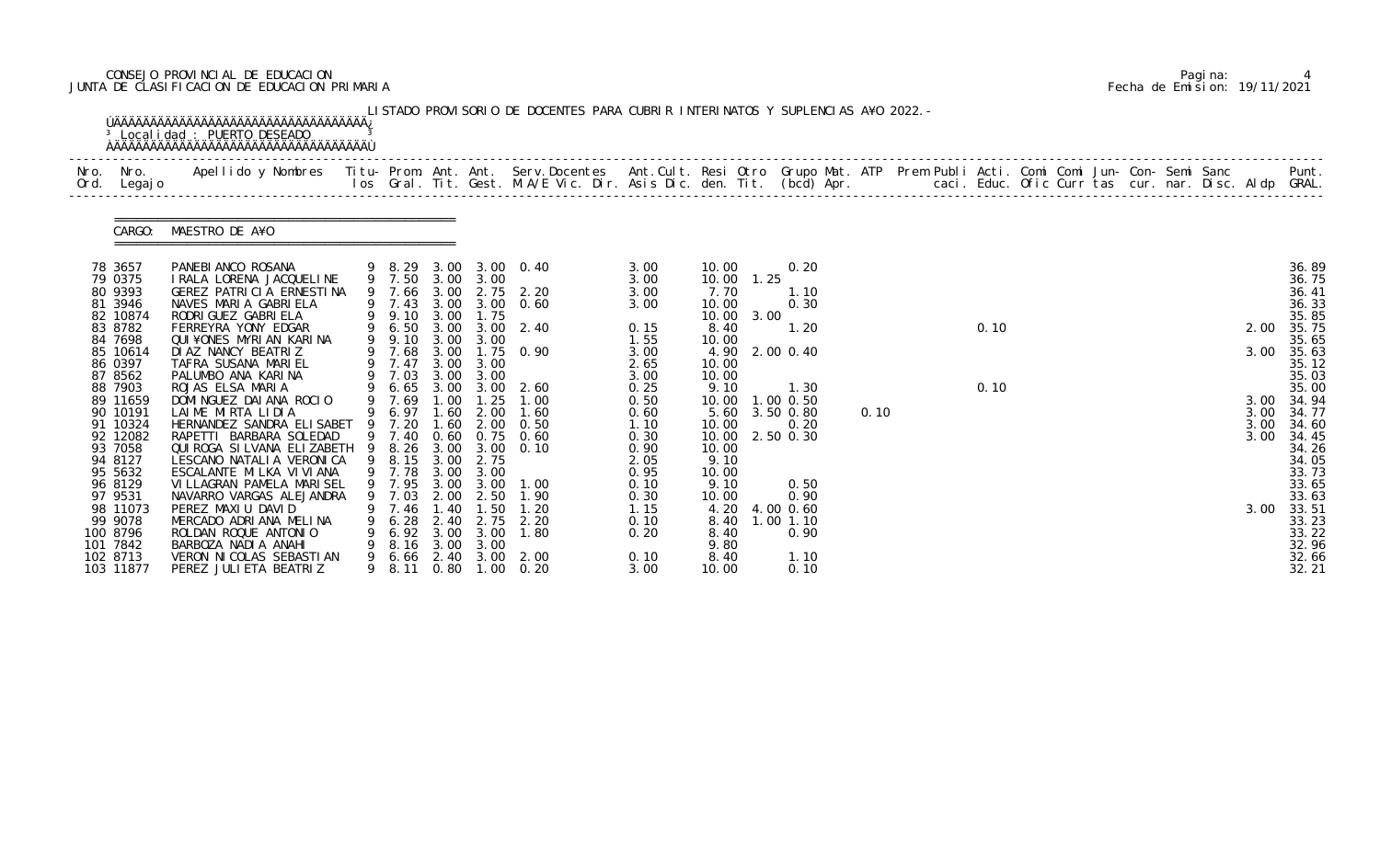## CONSEJO PROVINCIAL DE EDUCACION Pagina: 5 JUNTA DE CLASIFICACION DE EDUCACION PRIMARIA Fecha de Emision: 19/11/2021

|                        | CARGO: MAESTRO DE A¥O                                 |   |              |      |                   |                                                |              |                |           |                |  |  |  |  |  |      |                |
|------------------------|-------------------------------------------------------|---|--------------|------|-------------------|------------------------------------------------|--------------|----------------|-----------|----------------|--|--|--|--|--|------|----------------|
| 104 11098              | SILVA RAFAELA ROXANA                                  |   |              |      |                   | 9 7.28 1.40 1.50 1.20<br>9 9.30 1.60 2.00      |              |                |           | 4.20 4.00 0.60 |  |  |  |  |  | 3.00 | 32.18          |
| 105 10160<br>106 12424 | MARUCCO JUAN JOSE MARIA<br>PALDINI MI CAELA ELI SABET |   |              |      |                   | 9 7.96 0.40 0.50 0.30                          | 0.10<br>0.35 | 10.00<br>10.00 |           | 0.10           |  |  |  |  |  | 3.00 | 32.00<br>31.61 |
| 107 9309               | LUCARELLI AGUSTIN ANDRES                              |   |              |      |                   | 9 9.68 2.20 3.00 0.20                          | 0.30         | 7.00           |           | 0.10           |  |  |  |  |  |      | 31.48          |
| 108 8714               | CALDERON ADRIANA MARIBEL                              |   | 9 7.65       |      |                   | 2.60 3.00 0.40                                 |              | 8.40           |           | 0.30           |  |  |  |  |  |      | 31.35          |
| 109 11555              | WILSON NOELIA EMILIA                                  |   | 9 9.44 1.00  |      | 1.25              |                                                | 0.60         | 10.00          |           |                |  |  |  |  |  |      | 31.29          |
| 110 12051              | FERNANDEZ SONIA PAOLA                                 |   | 9 7.78       |      |                   | 0.60 0.75 0.60                                 | 0.45         |                |           | 7.70 4.00 0.30 |  |  |  |  |  |      | 31.18          |
| 111 12593              | LOBONES NI EVES VERANI CA                             |   | 9 8.07       |      | $0.40 \quad 0.25$ |                                                | 3.00         | 10.00          |           |                |  |  |  |  |  |      | 30.72          |
| 112 10092              | ALMIRON LUISA LAURA                                   |   |              |      |                   | 9 7.93 2.00 2.25 0.40<br>9 8.15 1.00 1.25 0.50 | 0.20         |                |           | 7.70 0.50 0.60 |  |  |  |  |  |      | 30.58          |
| 113 11569<br>114 10597 | MENDEZ CLAUDIA MARCELA<br>NARDELLI CINTIA ANABELA     |   | 9 8.07       |      | 1.40 1.75         |                                                | 0.40<br>0.85 | 7.00<br>9.10   |           | 0.10           |  |  |  |  |  | 3.00 | 30.40<br>30.17 |
| 115 11639              | GALLARDO LI LI ANA PAOLA                              |   | 9 7.88       | 1.00 | 1.00              |                                                | 1.10         | 10.00          |           |                |  |  |  |  |  |      | 29.98          |
| 116 9629               | ROUGIER MARIA EVANGELINA                              |   | 9 8.01       | 3.00 | 2.25              |                                                | 2.20         |                | 4.90 0.50 |                |  |  |  |  |  |      | 29.86          |
| 117 11561              | ESPINOZA SUSANA MARISA                                |   | 9 8.68       | 0.80 | 1.00              |                                                | 0.30         | 10.00          |           |                |  |  |  |  |  |      | 29.78          |
| 118 12136              | SINCHES LINDA ELIZABETH                               |   |              |      |                   | 9 6.83 0.60 0.75 0.50                          | 0.40         | 8.40           |           | 0.20           |  |  |  |  |  | 3.00 | 29.68          |
| 119 12078              | VELAZQUEZ MONICA NATALI                               |   | 9 7.29       |      | $0.60 \quad 0.75$ |                                                |              | 7.00           | 5.00      |                |  |  |  |  |  |      | 29.64          |
| 120 12030              | BARRIOS RAMIREZ ELINA                                 |   |              |      | 9 7.27 0.60 0.75  |                                                | 2.00         | 10.00          |           |                |  |  |  |  |  |      | 29.62          |
| 121 12175              | DIAZ GISEL ANALIA                                     |   |              |      |                   | 9 8.46 0.60 0.75 0.40                          | 0.10         | 10.00          |           | 0.10           |  |  |  |  |  |      | 29.41          |
| 122 10224              | ALARCON GRISELDA ITATI                                |   |              |      |                   | 9 7.32 2.80 1.75 1.00                          | 2.00         | 4.90           |           | 0.50           |  |  |  |  |  |      | 29.27          |
| 123 12748              | CARBALLO CAROLINA                                     |   | 7.66         | 0.20 |                   |                                                | 2.40         | 10.00          |           |                |  |  |  |  |  |      | 29.26          |
| 124 9765<br>125 12040  | SUAREZ JANINA JOHANNA<br>COLQUE SUAREZ RISEL          |   | 7.58<br>8.05 |      |                   | 1.80 2.25 1.40<br>$0.60$ $0.75$ $0.30$         |              | 6.30<br>9.80   |           | 0.60           |  |  |  |  |  |      | 28.93<br>28.50 |
| 126 12686              | RAIN MARIA BELEN                                      |   | 8.24         |      |                   |                                                | 0.95         | 10.00          |           |                |  |  |  |  |  |      | 28.19          |
| 127 10088              | MEDINA GIL MARIA VERONICA                             | 9 | 7.70         |      |                   | 3.00 2.00 0.50                                 | 0.85         | 4.90           |           | 0.20           |  |  |  |  |  |      | 28.15          |
| 128 12199              | GONZALEZ DI ANA CAROLINA                              |   | 9 7.01       |      | $0.60 \quad 0.75$ |                                                | 0.50         | 10.00          |           |                |  |  |  |  |  |      | 27.86          |
| 129 11185              | ROMERO CINTIA LORENA                                  |   | 9 7.73       |      |                   | 1.40 1.25 0.80                                 | 0.45         | 3.50           |           | 0.70           |  |  |  |  |  | 3.00 | 27.83          |

|  | Pagi na: |                              |
|--|----------|------------------------------|
|  |          | Fecha de Emision: 19/11/2021 |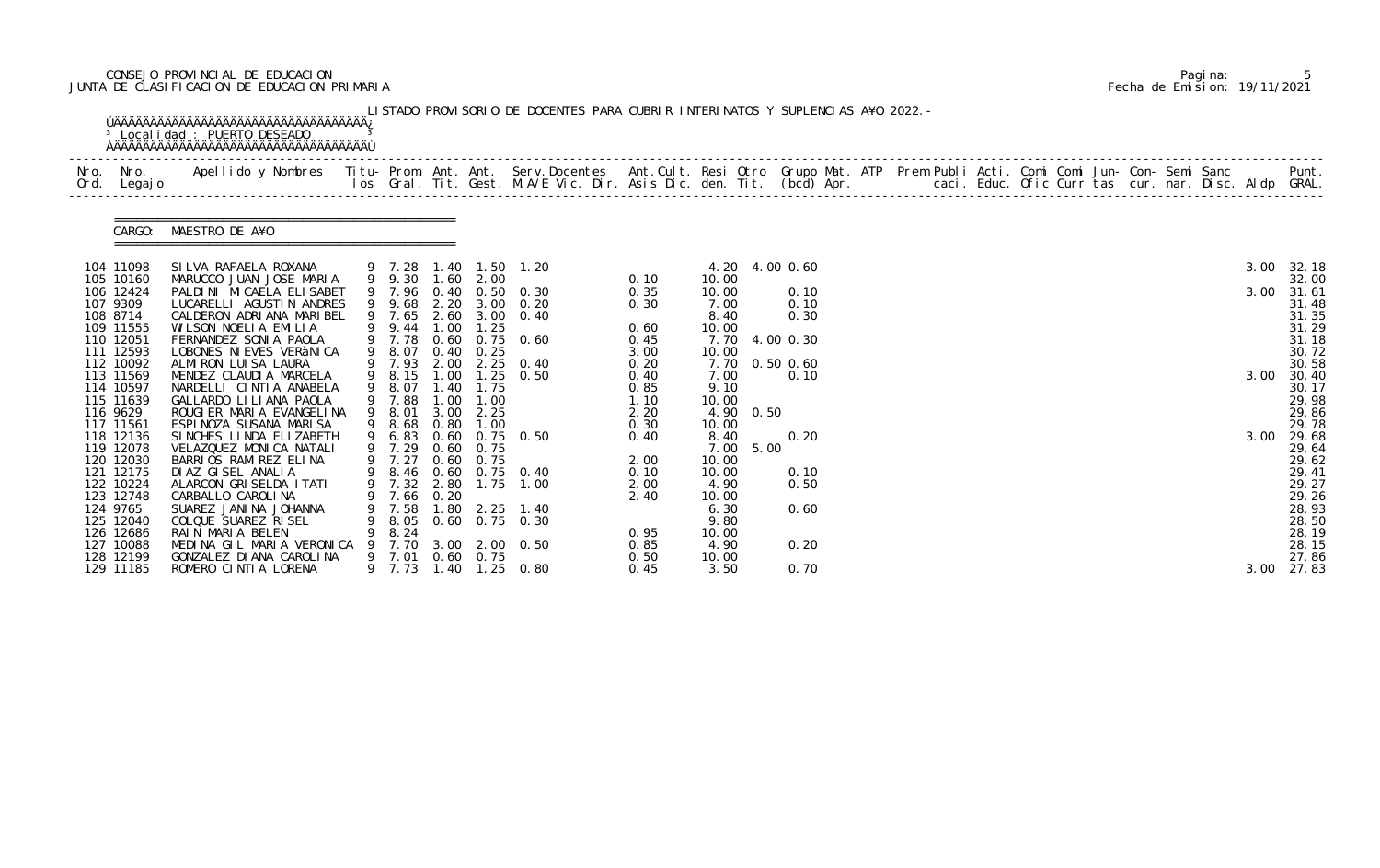## CONSEJO PROVINCIAL DE EDUCACION Pagina: 6 JUNTA DE CLASIFICACION DE EDUCACION PRIMARIA Fecha de Emision: 19/11/2021

| Nro. Nro.<br>Ord. Legajo                                                                                                                                                                                                                            | Apellido y Nombres - Titu- Prom. Ant. Ant. Serv.Docentes - Ant.Cult. Resi Otro Grupo Mat. ATP Prem Publi Acti. Comi Comi Jun- Con- Semi Sanc - - Punt.<br>Ios Gral. Tit. Gest. M.A/E Vic. Dir. Asis Dic. den. Tit. (bcd) Apr. - -                                                                                                                                                                                                                                                           |                                                                                                                                                              |                                                      |                                                                                                                                                          |                                                                                    |                                                                      |                                                                                                        |                      |  |              |              |  |      |                                                                                                                                                                         |
|-----------------------------------------------------------------------------------------------------------------------------------------------------------------------------------------------------------------------------------------------------|---------------------------------------------------------------------------------------------------------------------------------------------------------------------------------------------------------------------------------------------------------------------------------------------------------------------------------------------------------------------------------------------------------------------------------------------------------------------------------------------|--------------------------------------------------------------------------------------------------------------------------------------------------------------|------------------------------------------------------|----------------------------------------------------------------------------------------------------------------------------------------------------------|------------------------------------------------------------------------------------|----------------------------------------------------------------------|--------------------------------------------------------------------------------------------------------|----------------------|--|--------------|--------------|--|------|-------------------------------------------------------------------------------------------------------------------------------------------------------------------------|
|                                                                                                                                                                                                                                                     | CARGO: MAESTRO DE A¥O                                                                                                                                                                                                                                                                                                                                                                                                                                                                       |                                                                                                                                                              |                                                      |                                                                                                                                                          |                                                                                    |                                                                      |                                                                                                        |                      |  |              |              |  |      |                                                                                                                                                                         |
| 130 12431<br>131 10946<br>132 12699<br>133 10259<br>134 12840<br>135 12156<br>136 11782<br>137 11059<br>138 12114<br>139 10347<br>140 12092<br>141 12346<br>142 12450<br>143 12592<br>144 12873<br>145 12454<br>146 12586<br>147 12596<br>148 12678 | CRISTALDO ROXANA PAMELA<br>CALDERON EUGENIA SOLEDAD<br>GOMEZ MARIA VIRGINIA<br>CARRERA CARINA ALEJANDRA<br>CHI ARA CARMEN ALDANA<br>DOMI NGUEZ FABI ANA<br>BARBOZA BRENDA GISEL<br>CINAT SERGIO DARIO<br>MORENO NADIA LUJAN<br>MARTINEZ SEBASTIAN<br>ZECCA JESI CA ELIZABETH<br>FAYONI VIVIANA DEL CARMEN<br>MERCADO SILVIO DANIEL<br>BENITEZ VANESA DEBORA<br>PAVON PATRCIA MICAELA<br>BENITEZ LORENA ROCIO<br>QUAGLIA YAMILA EMILIA<br>OCARANZA YESSICA NATALY<br>CAMPOS GABRIELA CELESTE | 9 7.70<br>9 9.17 2.80<br>9 7.67<br>9 7.11<br>9 8.18<br>9 6.83<br>9 9.48<br>9 7.36<br>9 7.49<br>9 9.40<br>9 8.03<br>9 8.68<br>9 6.08<br>9 8.78<br>9 7.90 0.20 | 1.20<br>2.80<br>1.20<br>1.80<br>0.80<br>0.40<br>1.00 | 9 8.67 0.40 0.50<br>9 8.10 2.80 1.50<br>0.25<br>1.50<br>$0.60 \quad 0.75$<br>1.25<br>0.75<br>1.50<br>0.25<br>$3.00 \quad 0.25$<br>$1.20 \t 0.25$<br>0.25 | $1.50 \t 0.20$<br>9 7.46 0.60 0.75 0.60<br>9 7.94 1.40 0.25 0.20<br>1.60 0.25 0.10 | 0.65<br>0.85<br>2.65<br>2.40<br>0.35<br>2.75<br>1.95<br>3.00<br>0.30 | 9.10<br>5.60<br>10.00<br>4.20<br>10.00<br>7.00<br>5.60<br>2.10<br>2.10<br>4.90<br>2.10<br>1.40<br>0.70 | 0.30<br>0.10<br>3.00 |  | 0.15         |              |  | 3.00 | 27.67<br>27.65<br>26.95<br>26.67<br>26.67<br>25.31<br>25.23<br>25.08<br>24.93<br>24.71<br>24.16<br>21.69<br>21.54<br>21.65<br>20.43<br>19.63<br>19.53<br>19.03<br>17.40 |
| CARGO:                                                                                                                                                                                                                                              | MAESTRO INTERNADO                                                                                                                                                                                                                                                                                                                                                                                                                                                                           |                                                                                                                                                              |                                                      |                                                                                                                                                          |                                                                                    |                                                                      |                                                                                                        |                      |  |              |              |  |      |                                                                                                                                                                         |
| 1 T 66<br>2 T 66                                                                                                                                                                                                                                    | CORONEL MARTINEZ GISELA<br>NAVES ANALIA                                                                                                                                                                                                                                                                                                                                                                                                                                                     |                                                                                                                                                              |                                                      |                                                                                                                                                          | $6\quad 6.95\quad 3.00\quad 2.75\quad 3.00$<br>6 6.71 3.00 2.50 3.00               | 3.00<br>3.00                                                         | 10.00 3.50 2.50<br>10.00 5.00 1.90                                                                     |                      |  | 0.20<br>0.10 | 1.00<br>1.00 |  |      | 3.00 44.90<br>2.00 44.21                                                                                                                                                |

|  | Pagi na: |                              |
|--|----------|------------------------------|
|  |          | Fecha de Emision: 19/11/2021 |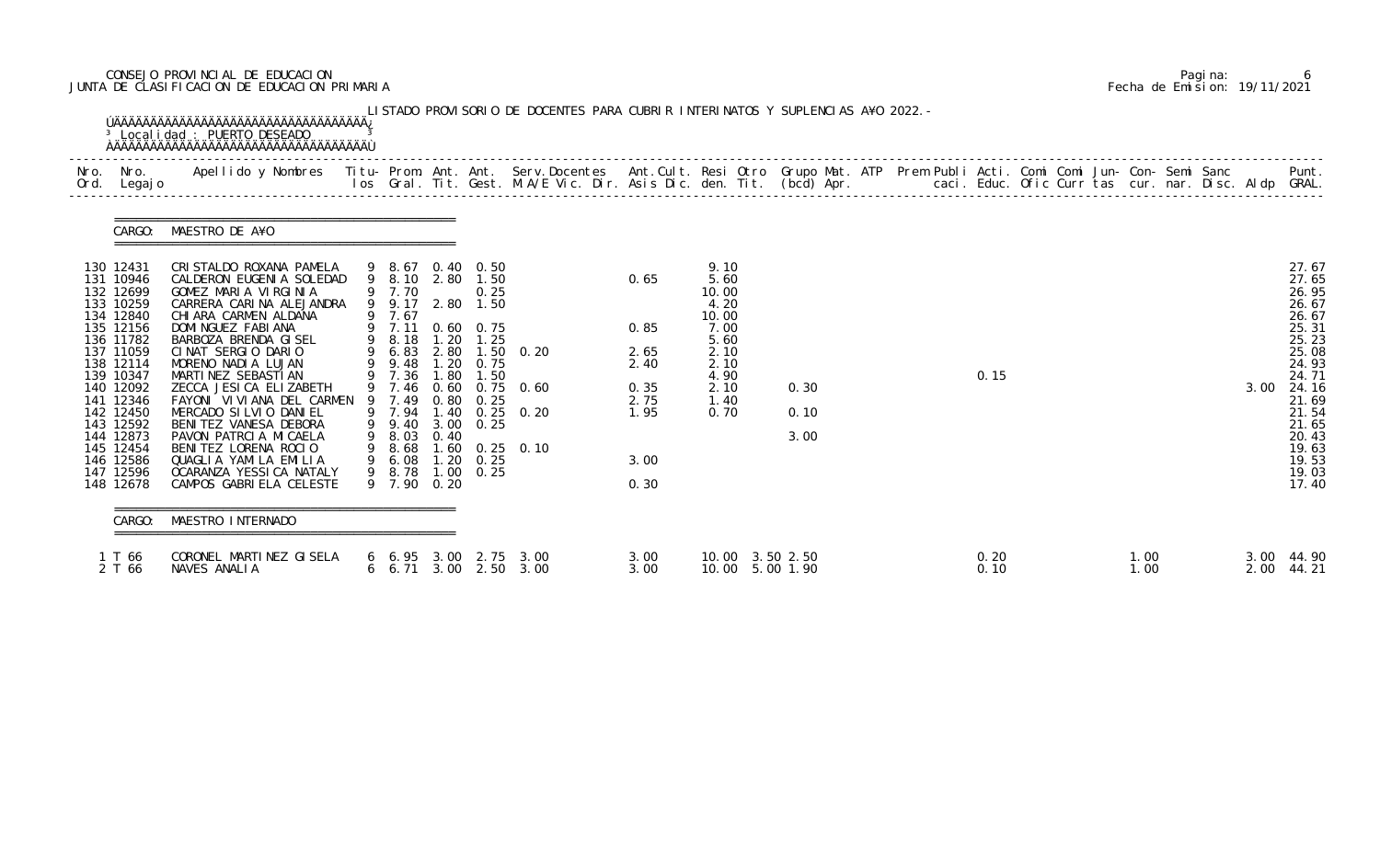## CONSEJO PROVINCIAL DE EDUCACION Pagina: 7 JUNTA DE CLASIFICACION DE EDUCACION PRIMARIA Fecha de Emision: 19/11/2021

| Nro. | Nro.<br>Ord. Legajo                                                              | Apellido y Nombres  Titu- Prom. Ant. Ant. Serv.Docentes  Ant.Cult. Resi Otro Grupo Mat. ATP Prem Publi Acti. Comi Comi Jun- Con- Semi Sanc             Punt.<br>Ios Gral. Tit. Gest. M.A/E Vic. Dir. Asis Dic. den. Tit. (bcd) Ap |                                                                                                       |                              |                                           |                                                                                      |                                                      |                                                                             |                                                          |  |                      |                                      |                      |                                                                           |
|------|----------------------------------------------------------------------------------|-----------------------------------------------------------------------------------------------------------------------------------------------------------------------------------------------------------------------------------|-------------------------------------------------------------------------------------------------------|------------------------------|-------------------------------------------|--------------------------------------------------------------------------------------|------------------------------------------------------|-----------------------------------------------------------------------------|----------------------------------------------------------|--|----------------------|--------------------------------------|----------------------|---------------------------------------------------------------------------|
|      | CARGO:                                                                           | MAESTRO ESP. EDUC. ARTI STI CA: PLASTI CA                                                                                                                                                                                         |                                                                                                       |                              |                                           |                                                                                      |                                                      |                                                                             |                                                          |  |                      |                                      |                      |                                                                           |
|      | 1 T 87<br>2 T 56<br>3 5 1 8 3<br>4 T 5<br>5 T 56<br>6 11910<br>7 12241<br>8 T 66 | QUI PI LDOR MARI A GABRI ELA<br>ALVAREZ MATILDE GLADYS<br>CARRIZO SILVANA EDITH<br>MU¥OZ ROMINA<br>MOYA MARIA EUGENIA<br>RUEDA MARIAN JIMENA<br>FERNANDEZ JOANA GABRIELA<br>MAI DANA MARI ELA PATRI CIA.                          | 9 7.33<br>9 7.75<br>9 7.26 3.00 3.00 0.60<br>9 7.57<br>9 7.91<br>9 8.31<br>6, 68, 3, 00, 3, 00, 3, 00 | 3.00<br>3.00<br>0.80         | 3.00 3.00<br>3.00 3.00<br>2.75            | 3.00 3.00<br>3.00<br>3.00<br>2.00<br>$1.00 \quad 0.80$<br>9 7.92 0.40 0.25 0.10      | 3.00<br>3.00<br>1.00<br>2.70<br>0.60<br>0.05<br>1.75 | 10.00 2.25 1.60<br>10.00<br>10.00<br>10.00<br>7.00<br>9.80<br>6.30<br>10.00 | 2.20<br>4.00 0.30<br>1.50<br>1.00<br>0.40 1.00<br>2.30   |  | 0.05<br>0.05<br>0.20 | 1.00<br>1.00<br>1.00<br>1.00<br>1.00 | 2.00<br>3.00         | 45.23<br>45.00<br>38.16<br>38.07<br>36.36<br>31.71<br>24.02<br>3.00 39.93 |
|      | CARGO:                                                                           | PES ED. ARTI STI CA: PLASTI CO VI SUAL                                                                                                                                                                                            |                                                                                                       |                              |                                           |                                                                                      |                                                      |                                                                             |                                                          |  |                      |                                      |                      |                                                                           |
|      | 1 T 87<br>2 T 56<br>3 5 1 8 3<br>4 T 5<br>5 T 56<br>6 11910<br>7 12241<br>8 T 66 | QUI PI LDOR MARI A GABRI ELA<br>ALVAREZ MATILDE GLADYS<br>CARRIZO SILVANA EDITH<br>MU¥OZ ROMINA<br>MOYA MARIA EUGENIA<br>RUEDA MARIAN JIMENA<br>FERNANDEZ JOANA GABRIELA<br>MAI DANA MARI ELA PATRI CIA.                          | 9 7.33<br>9 7.75 3.00 3.00 3.00<br>9 7.57<br>9 7.91<br>9 8.31<br>9 7.92<br>6, 6, 68                   | 3.00<br>3.00<br>0.80<br>3.00 | 2.75<br>1.00<br>$0.40 \quad 0.25$<br>3.00 | 3.00 3.00<br>9 7.26 3.00 3.00 0.60<br>3.00 3.00 3.00<br>2.00<br>0.80<br>0.10<br>3.00 | 3.00<br>3.00<br>1.00<br>2.70<br>0.60<br>0.05<br>1.75 | 10.00 2.25 1.60<br>10.00<br>10.00<br>10.00<br>7.00<br>9.80<br>6.30<br>10.00 | 2.20<br>4.00 0.30<br>1.50<br>1.00<br>$0.40$ 1.00<br>2.30 |  | 0.05<br>0.05<br>0.20 | 1.00<br>1.00<br>1.00<br>1.00<br>1.00 | 2.00<br>3.00<br>3.00 | 45.23<br>45.00<br>38.16<br>38.07<br>36.36<br>31.71<br>24.02<br>39.93      |

===============================================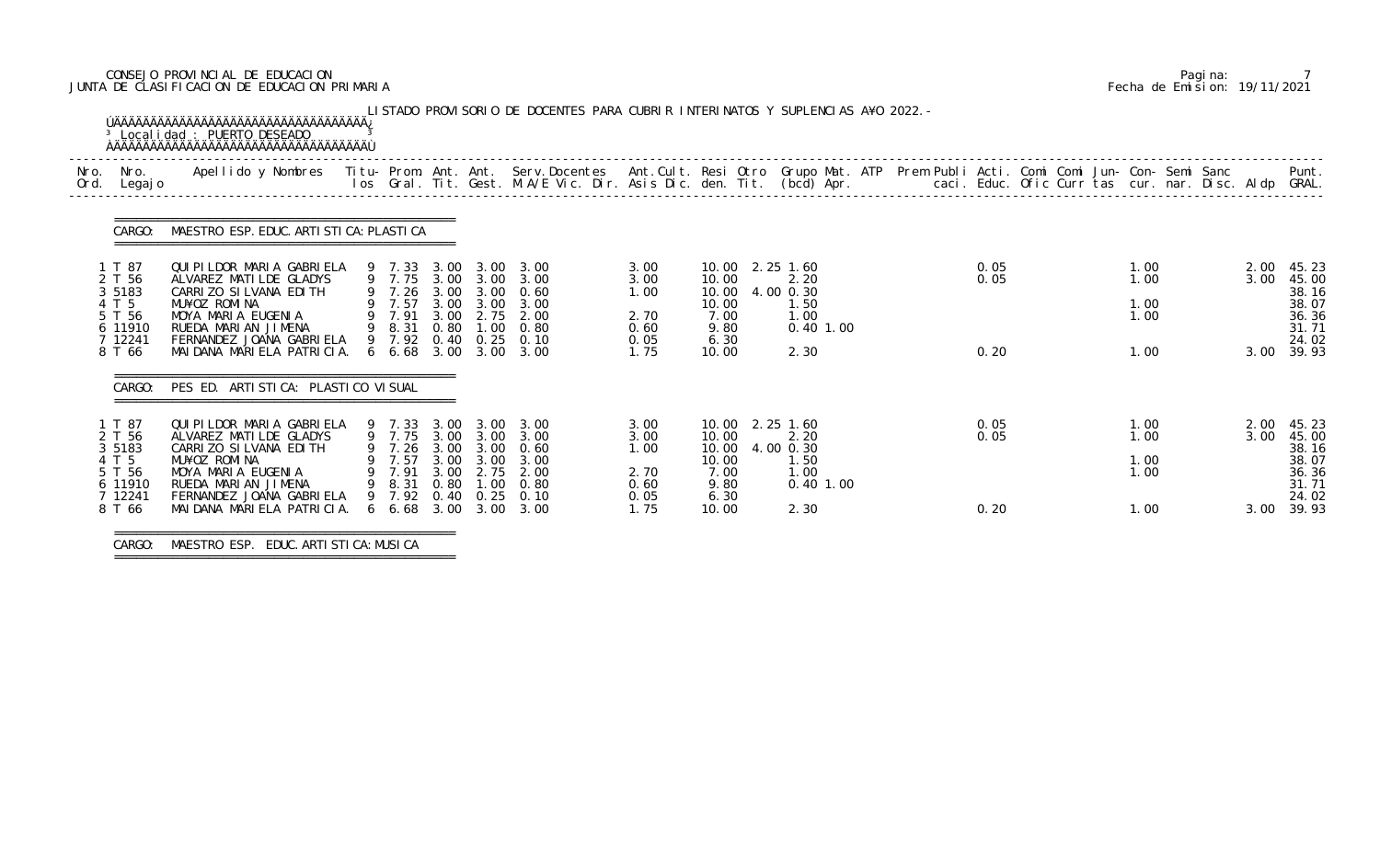## CONSEJO PROVINCIAL DE EDUCACION Pagina: 8 JUNTA DE CLASIFICACION DE EDUCACION PRIMARIA Fecha de Emision: 19/11/2021

|              |                                         | <sup>3</sup> Local i dad : PUERTO DESEADO<br>ÚÄÄÄÄÄÄÄÄÄÄÄÄÄÄÄÄÄÄÄÄÄÄÄÄÄÄÄÄÄÄÄÄÄÄÄÄ                                                       |              |                                           |                              |                                   | LISTADO PROVISORIO DE DOCENTES PARA CUBRIR INTERINATOS Y SUPLENCIAS A¥O 2022. -                                                 |              |                                          |                                |      |                           |              |              |                                           |
|--------------|-----------------------------------------|------------------------------------------------------------------------------------------------------------------------------------------|--------------|-------------------------------------------|------------------------------|-----------------------------------|---------------------------------------------------------------------------------------------------------------------------------|--------------|------------------------------------------|--------------------------------|------|---------------------------|--------------|--------------|-------------------------------------------|
| Nro.<br>Ord. | Nro.<br>Legaj o                         | Apellido y Nombres Titu- Prom. Ant. Ant. Serv.Docentes Ant.Cult. Resi Otro Grupo Mat. ATP Prem Publi Acti. Comi Comi Jun- Con- Semi Sanc |              |                                           |                              |                                   | los Gral. Tit. Gest. M.A/E Vic. Dir. Asis Dic. den. Tit. (bcd) Apr.        caci. Educ. Ofic Curr tas cur. nar. Disc. Aldp GRAL. |              |                                          |                                |      |                           |              |              | Punt.                                     |
|              | CARGO:                                  | MAESTRO ESP. EDUC. ARTI STI CA: MUSI CA                                                                                                  |              |                                           |                              |                                   |                                                                                                                                 |              |                                          |                                |      |                           |              |              |                                           |
|              | 1 7065<br>2 T 87<br>3 6554<br>4 5183    | REYES JULIO CESAR<br>SUAREZ RAUL DE LA CRUZ<br>STI BERMAN CECILIA                                                                        |              | 9 7.71<br>9 8.07<br>9 8.22 3.00<br>9 7.79 | 3.00<br>2.60                 | 3.00<br>3.00<br>3.00<br>3.00 3.00 | 3.00<br>2.40<br>1.70<br>0.60                                                                                                    | 2.40<br>2.15 | 10.00<br>10.00<br>10.00                  | 1.60<br>1.20<br>0.90           | 0.50 |                           | 1.00<br>1.00 | 3.00<br>3.00 | 43.71<br>40.77<br>37.97                   |
|              | 5 T 56<br>6 10314<br>7 11961<br>8 12464 | CARRIZO SILVANA EDITH<br>DE LA CRUZ JUAN ANIBAL<br>SCARDINI ALEXIA MAGAL<br>AGUI RRE CRISTI AN LEONEL<br>I RALA CRISTIAN ADRIAN          |              | 9 8.82<br>9 8.24<br>9 8.04<br>9 7.26      | 1.40<br>1.60<br>0.80<br>0.20 | 1.75<br>2.00<br>1.00<br>0.25      | 1.50<br>1.60<br>0.20                                                                                                            | 1.00<br>0.25 | 10.00<br>10.00<br>10.00<br>10.00<br>4.90 | 1.00 0.30<br>1.00 0.70<br>1.00 |      |                           | 1.00         |              | 35.69<br>35.42<br>33.44<br>29.04<br>21.61 |
|              | 9 T 56<br>10 T 66                       | BAIO DOMINGO MIGUEL<br>MACIAS LILIANA VERONICA                                                                                           |              | 5 7.07<br>3 7.99                          | 3.00<br>3.00                 |                                   | $1.75$ $3.00$<br>3.00 3.00                                                                                                      | 3.00<br>2.80 | 10.00<br>10.00                           | 3.00<br>1.70                   |      | $0.20 \quad 0.50$<br>0.05 | 1.00<br>1.00 | 2.00         | 39.52<br>35.54                            |
|              | CARGO:                                  | PES ED. ARTISTICA: MUSICA                                                                                                                |              |                                           |                              |                                   |                                                                                                                                 |              |                                          |                                |      |                           |              |              |                                           |
|              | 7065<br>2 T 87<br>3 6554                | REYES JULIO CESAR<br>SUAREZ RAUL DE LA CRUZ<br>STI BERMAN CECILIA                                                                        |              | 9 7.71<br>9 8.07<br>9 8.22 3.00<br>9 7.79 | 3.00                         | 3.00<br>3.00                      | 3.00<br>2.60 3.00 2.40<br>1.70                                                                                                  | 2.40<br>2.15 | 10.00<br>10.00<br>10.00                  | 1.60<br>1.20<br>0.90           | 0.50 |                           | 1.00<br>1.00 | 3.00<br>3.00 | 43.71<br>40.77<br>37.97                   |
|              | 4 5183<br>5 T 56<br>6 10314<br>7 11961  | CARRIZO SILVANA EDITH<br>DE LA CRUZ JUAN ANIBAL<br>SCARDINI ALEXIA MAGAL<br>AGUI RRE CRISTIAN LEONEL                                     | 9<br>9.<br>9 | 8.82<br>8. 24<br>8. 04                    | 1. 40<br>1.60<br>0.80        | 1.75<br>2.00<br>1.00              | 3.00 3.00 0.60<br>1.50<br>1.60<br>0.20                                                                                          | 1.00<br>0.25 | 10.00<br>10.00<br>10.00<br>10.00         | 1.00 0.30<br>1.00 0.70<br>1.00 |      |                           | 1.00         |              | 35.69<br>35.42<br>33.44<br>29.04          |
|              | 8 12464<br>9 T 66                       | I RALA CRISTIAN ADRIAN<br>MACIAS LILIANA VERONICA                                                                                        |              |                                           |                              | 9 7.26 0.20 0.25                  | 3 7.99 3.00 3.00 3.00                                                                                                           | 2.80         | 4.90<br>10.00                            | 1.70                           |      | 0.05                      | 1.00         |              | 21.61<br>35.54                            |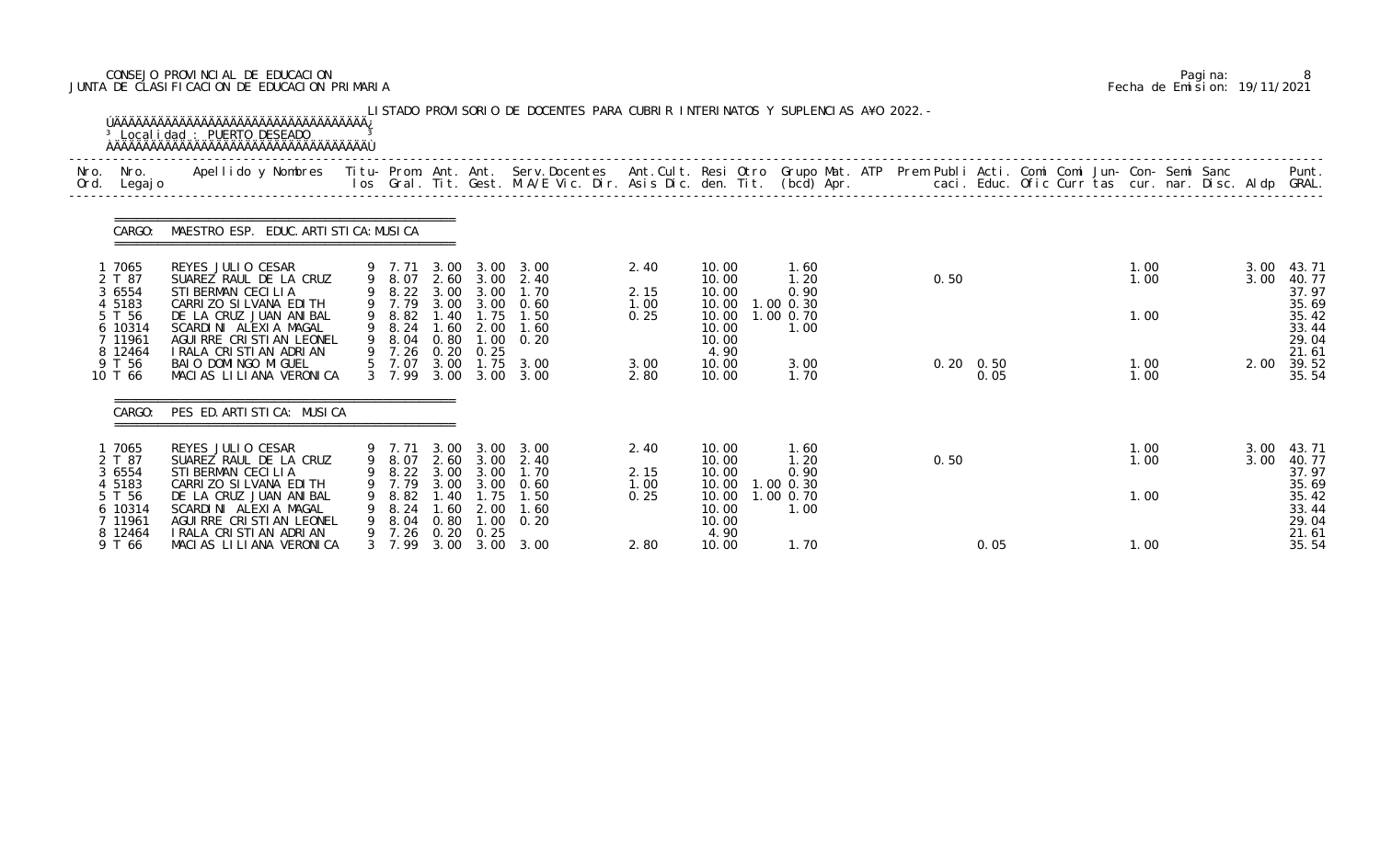## CONSEJO PROVINCIAL DE EDUCACION Pagina: 9 JUNTA DE CLASIFICACION DE EDUCACION PRIMARIA Fecha de Emision: 19/11/2021

|              |                                                                                                                                                                                                                | <sup>3</sup> Local i dad : PUERTO DESEADO                                                                                                                                                                                                                                                                                                                                                                                                                                                                        |                                                                                                                                                                                                |                                                                                                                                                        |                                                                                                                              | LISTADO PROVISORIO DE DOCENTES PARA CUBRIR INTERINATOS Y SUPLENCIAS A¥O 2022. -                                                                                                               |                                                                                                                                                              |                                                                                                                                                     |                                                                                                                                                                                        |                                                      |                                                                                                                                      |  |                                                                      |                                                      |                                                                                                                                                                                    |
|--------------|----------------------------------------------------------------------------------------------------------------------------------------------------------------------------------------------------------------|------------------------------------------------------------------------------------------------------------------------------------------------------------------------------------------------------------------------------------------------------------------------------------------------------------------------------------------------------------------------------------------------------------------------------------------------------------------------------------------------------------------|------------------------------------------------------------------------------------------------------------------------------------------------------------------------------------------------|--------------------------------------------------------------------------------------------------------------------------------------------------------|------------------------------------------------------------------------------------------------------------------------------|-----------------------------------------------------------------------------------------------------------------------------------------------------------------------------------------------|--------------------------------------------------------------------------------------------------------------------------------------------------------------|-----------------------------------------------------------------------------------------------------------------------------------------------------|----------------------------------------------------------------------------------------------------------------------------------------------------------------------------------------|------------------------------------------------------|--------------------------------------------------------------------------------------------------------------------------------------|--|----------------------------------------------------------------------|------------------------------------------------------|------------------------------------------------------------------------------------------------------------------------------------------------------------------------------------|
| Nro.<br>Ord. | Nro.<br>Legaj o                                                                                                                                                                                                | Apellido y Nombres Titu- Prom. Ant. Ant. Serv.Docentes Ant.Cult. Resi Otro Grupo Mat. ATP Prem Publi Acti. Comi Comi Jun- Con- Semi Sanc                                                                                                                                                                                                                                                                                                                                                                         |                                                                                                                                                                                                |                                                                                                                                                        |                                                                                                                              | los Gral. Tit. Gest. M.A/E Vic. Dir. Asis Dic. den. Tit. (bcd) Apr.                                                                                                                           |                                                                                                                                                              |                                                                                                                                                     |                                                                                                                                                                                        | caci. Educ. Ofic Curr tas cur. nar. Disc. Aldp GRAL. |                                                                                                                                      |  |                                                                      |                                                      | Punt.                                                                                                                                                                              |
|              | CARGO:                                                                                                                                                                                                         | MAESTRO ESP. EDUC. ARTI STI CA: DANZAS                                                                                                                                                                                                                                                                                                                                                                                                                                                                           |                                                                                                                                                                                                |                                                                                                                                                        |                                                                                                                              |                                                                                                                                                                                               |                                                                                                                                                              |                                                                                                                                                     |                                                                                                                                                                                        |                                                      |                                                                                                                                      |  |                                                                      |                                                      |                                                                                                                                                                                    |
|              | 6221                                                                                                                                                                                                           | QUIPILDOR ESTELA MARINA                                                                                                                                                                                                                                                                                                                                                                                                                                                                                          |                                                                                                                                                                                                |                                                                                                                                                        |                                                                                                                              | 9 8.26 3.00 3.00 2.50                                                                                                                                                                         | 3.00                                                                                                                                                         |                                                                                                                                                     | 10.00 4.25 1.30                                                                                                                                                                        |                                                      |                                                                                                                                      |  |                                                                      |                                                      | 44.31                                                                                                                                                                              |
|              | CARGO:                                                                                                                                                                                                         | MAESTRO ESP. DE EDUCACION FISICA                                                                                                                                                                                                                                                                                                                                                                                                                                                                                 |                                                                                                                                                                                                |                                                                                                                                                        |                                                                                                                              |                                                                                                                                                                                               |                                                                                                                                                              |                                                                                                                                                     |                                                                                                                                                                                        |                                                      |                                                                                                                                      |  |                                                                      |                                                      |                                                                                                                                                                                    |
|              | 1 T 87<br>2 T 5<br>3 T 5<br>4 T 56<br>5 4508<br>6 T 56<br>7 5133<br>8 T 5<br>9 T 87<br>10 6928<br>11 T 66<br>12 6480<br>13 T 56<br>14 11017<br>15 0556<br>16 6443<br>17 10182<br>18 9322<br>19 9043<br>20 9986 | ROSAS CAROLINA<br>CAMARDA GERARDO DAVID<br>I BA¥EZ BARRANCO ALFREDO<br><b>GOMEZ SILVANA</b><br>MARZI MIGUEL ANGEL<br>MARTINEZ CARLOS ALBERTO<br>ZAUSI MARIA ALEJANDRA<br>CASTRO ESTRELLA ELISABET<br>ACU¥A SERGIO EZEQUIEL<br>FARHAT JOSE EFRAIN<br>CORONEL CARLOS HORACIO<br>FUENTEALBA JIMENA A<br>VALLEJO JESSI CA NOEMI<br>TEJEDOR MERCEDES YOLANDA<br>FERNANDEZ SILVIA CAROLINA<br>LI COFF GEORGI NA<br>PLETI COSI CH FJELL MURI EL<br>SOPAGA MIGUEL ANGEL<br>SALAS CESAR DANIEL<br>CACERES VERONICA ANDREA | 9 7.60<br>9 7.37<br>9 6.96<br>8.14<br>9 6.70<br>9 7.88<br>9 7.28<br>9 7.32<br>9 8.17<br>9 6.83<br>9 6.88<br>9 8.19<br>9 8.63<br>9 7.68<br>6.36<br>9 7.50<br>8.23<br>9 7.30<br>9 6.84<br>9 6.23 | 3.00<br>3.00<br>3.00<br>3.00<br>3.00<br>3.00<br>3.00<br>3.00<br>1.80<br>3.00<br>2.60<br>3.00<br>1.80<br>1. 20<br>3.00<br>3.00<br>1.60<br>2.20<br>1. 80 | 3.00<br>3.00<br>3.00<br>3.00<br>3.00<br>3.00<br>3.00<br>2.00<br>3.00<br>3.00<br>3.00<br>2.25<br>1.50<br>3.00<br>2.00<br>2.75 | 3.00<br>3.00<br>3.00 3.00<br>3.00<br>3.00<br>3.00<br>3.00<br>3.00<br>1.80<br>2.30<br>2.60<br>1.40<br>1.80<br>1.30<br>$3.00 \quad 0.40$<br>1.10<br>0.40<br>2.60 2.50 0.10<br>$2.25 \quad 0.10$ | 3.00<br>3.00<br>3.00<br>2.90<br>3.00<br>3.00<br>3.00<br>3.00<br>2.70<br>3.00<br>2.40<br>3.00<br>0.55<br>2.40<br>3.00<br>1.65<br>0.70<br>0.45<br>2.35<br>1.50 | 10.00<br>10.00<br>10.00<br>10.00<br>10.00<br>10.00<br>10.00<br>10.00<br>10.00<br>10.00<br>10.00<br>10.00<br>8.40<br>10.00<br>10.00<br>8.40<br>10.00 | 10.00 3.00 2.20<br>10.00 3.00 2.20<br>2.90<br>1.002.30<br>3.00<br>1.50 1.80<br>1.50<br>1.60<br>0.90<br>$1.50$ $1.10$<br>1.30<br>0.70<br>0.90<br>7.70 1.50 0.60<br>0.20<br>0.50<br>0.20 |                                                      | 0.75<br>0.60<br>1.25<br>0.10<br>1.05<br>0.75<br>2.00<br>0.60<br>0.15<br>0.25<br>0.10<br>0.20<br>0.35<br>0.15<br>0.10<br>0.25<br>0.05 |  | 1.00<br>1.00<br>1.00<br>1.00<br>1.00<br>1.00<br>1.00<br>1.00<br>1.00 | 3.00<br>3.00<br>3.00<br>2.00<br>3.00<br>3.00<br>3.00 | 48. 55<br>48.17<br>46. 11<br>45.44<br>44.75<br>43.93<br>41.78<br>41.52<br>40.37<br>39.88<br>39.03<br>38.39<br>36.13<br>35.88<br>34.71<br>33.30<br>33.13<br>32.40<br>32.04<br>30.93 |

|  | Pagi na: |                              |
|--|----------|------------------------------|
|  |          | Fecha de Emision: 19/11/2021 |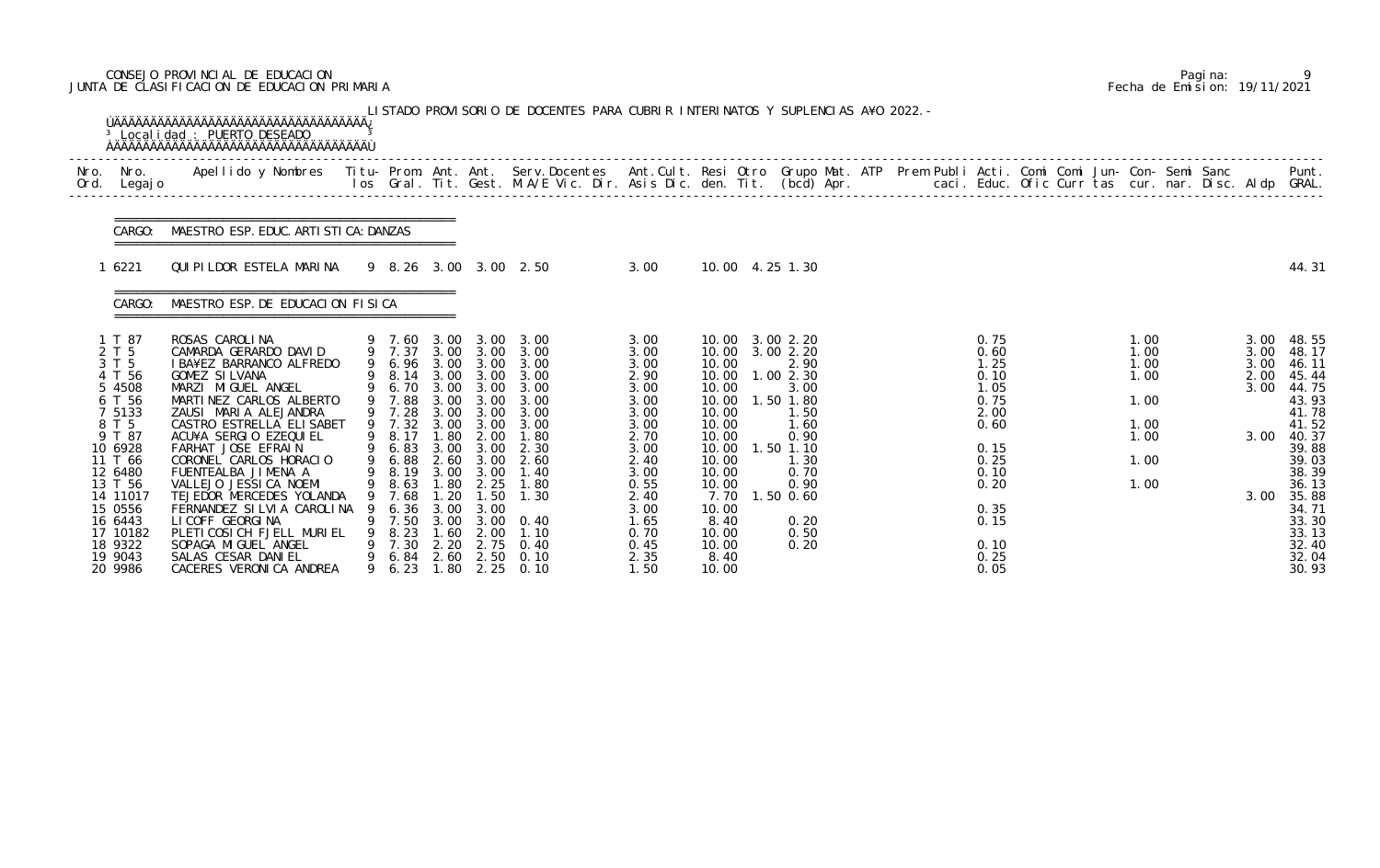## CONSEJO PROVINCIAL DE EDUCACION Pagina: 10 JUNTA DE CLASIFICACION DE EDUCACION PRIMARIA Fecha de Emision: 19/11/2021

| Nro. Nro.<br>Ord. Legajo                                                                                                                                                                                                                 | Apellido y Nombres - Titu- Prom. Ant. Ant. Serv.Docentes - Ant.Cult. Resi Otro Grupo Mat. ATP Prem Publi Acti. Comi Comi Jun- Con- Semi Sanc - - - Punt.<br>Ios Gral. Tit. Gest. M.A/E Vic. Dir. Asis Dic. den. Tit. (bcd) Apr. -                                                                                                                                                                                                                                                                                                            |                                                                                                                                                                                       |                                              |                                                                              |                                                                                                                  |                                                                                              |                                                                                                                                      |                                        |  |      |  |      |            |                                                                                                                                                                                  |
|------------------------------------------------------------------------------------------------------------------------------------------------------------------------------------------------------------------------------------------|----------------------------------------------------------------------------------------------------------------------------------------------------------------------------------------------------------------------------------------------------------------------------------------------------------------------------------------------------------------------------------------------------------------------------------------------------------------------------------------------------------------------------------------------|---------------------------------------------------------------------------------------------------------------------------------------------------------------------------------------|----------------------------------------------|------------------------------------------------------------------------------|------------------------------------------------------------------------------------------------------------------|----------------------------------------------------------------------------------------------|--------------------------------------------------------------------------------------------------------------------------------------|----------------------------------------|--|------|--|------|------------|----------------------------------------------------------------------------------------------------------------------------------------------------------------------------------|
|                                                                                                                                                                                                                                          | CARGO: MAESTRO ESP. DE EDUCACION FISICA                                                                                                                                                                                                                                                                                                                                                                                                                                                                                                      |                                                                                                                                                                                       |                                              |                                                                              |                                                                                                                  |                                                                                              |                                                                                                                                      |                                        |  |      |  |      |            |                                                                                                                                                                                  |
| 21 T 5<br>22 9803<br>23 9601<br>24 11443<br>25 12132<br>26 12429<br>27 12594<br>28 12589<br>29 12588<br>30 12735<br>31 10588<br>32 11286<br>33 11013<br>34 11533<br>35 11476<br>36 12801<br>37 12835<br>38 11829<br>39 12595<br>40 12834 | SOSA PATRICIA ARGENTINA<br>ZINI BRUNO DANIEL<br>COLIBORO LUCAS GABRIEL<br>GONZALEZ NATALIA VERONICA 9 8.19<br>GONZALEZ LOURDES AILEN<br>QUINTANA MAGALI DEL<br>GONZALEZ LUCIO FERNANDO<br>GARCIA COLIBORO MAURO<br>OJEDA FLORENCIA CAROLINA<br>VEGA ERNESTO EZEQUI EL<br>YAMETI YOAV AMIR<br>CEPEDA GUSTAVO ARIEL<br>PERALTA MAURO EZEQUI EL<br>CONTRERAS ROMINA MARISOL<br>POZO GUSTAVO DANI EL<br>DELGADO FLORENCIO ARIEL<br>LENZI SANTIAGO EZEQUIEL<br>GOMEZ MARLENE SOLEDAD<br>FIGUEROA DORA AZUCENA<br>LEDESMA JESSICA MARIANELA 9 7.42 | 9 7.81<br>9 6.60<br>9 7.03<br>9 7.77<br>9 7.33 0.80 0.25<br>9 7.80<br>9 7.74 1.60 1.75<br>9 7.60 1.40 1.25<br>9 7.09<br>9 7.87<br>9 6.24<br>9 7.83 0.20<br>9 7.39<br>9 6.83 0.40 0.25 | 1.00<br>1.80<br>1.40<br>1.20<br>1.00<br>1.40 | 1.25<br>$0.60$ 0.75<br>0.50<br>0.25<br>$0.60$ $0.25$<br>1.50<br>1.00<br>1.00 | 9 8.11 1.80 2.25 1.40<br>9 7.87 2.00 2.50 0.40<br>9 7.69 1.80 1.75<br>$1.25 \quad 0.40$<br>9 6.74 1.80 1.25 0.60 | 0.80<br>0.50<br>0.15<br>0.45<br>0.75<br>0.45<br>0.45<br>2.25<br>0.35<br>0.70<br>0.20<br>0.75 | 5.60<br>10.00<br>10.00<br>10.00<br>10.00<br>10.00<br>10.00<br>10.00<br>10.00<br>4.20<br>1.40<br>4.20<br>2.10<br>2.80<br>5.60<br>0.70 | 0.70<br>7.00 1.00 0.20<br>0.20<br>0.20 |  | 0.05 |  | 1.00 |            | 30.66<br>30.47<br>30.39<br>29.89<br>28.91<br>27.90<br>27.68<br>27.62<br>27.38<br>27.25<br>24.74<br>23.50<br>23.39<br>21.69<br>21.67<br>21.54<br>17.73<br>18.99<br>17.23<br>16.42 |
| CARGO:                                                                                                                                                                                                                                   | MAESTRO ESPECIAL DE INGLES<br>======================================                                                                                                                                                                                                                                                                                                                                                                                                                                                                         |                                                                                                                                                                                       |                                              |                                                                              |                                                                                                                  |                                                                                              |                                                                                                                                      |                                        |  |      |  |      |            |                                                                                                                                                                                  |
| 1 T 66                                                                                                                                                                                                                                   | SANCHEZ GI SELA TATI ANA                                                                                                                                                                                                                                                                                                                                                                                                                                                                                                                     |                                                                                                                                                                                       |                                              |                                                                              | 9 7.25 2.40 2.75 2.20                                                                                            | 0.10                                                                                         | 7.70                                                                                                                                 | 1.10                                   |  |      |  | 1.00 | 3.00 36.50 |                                                                                                                                                                                  |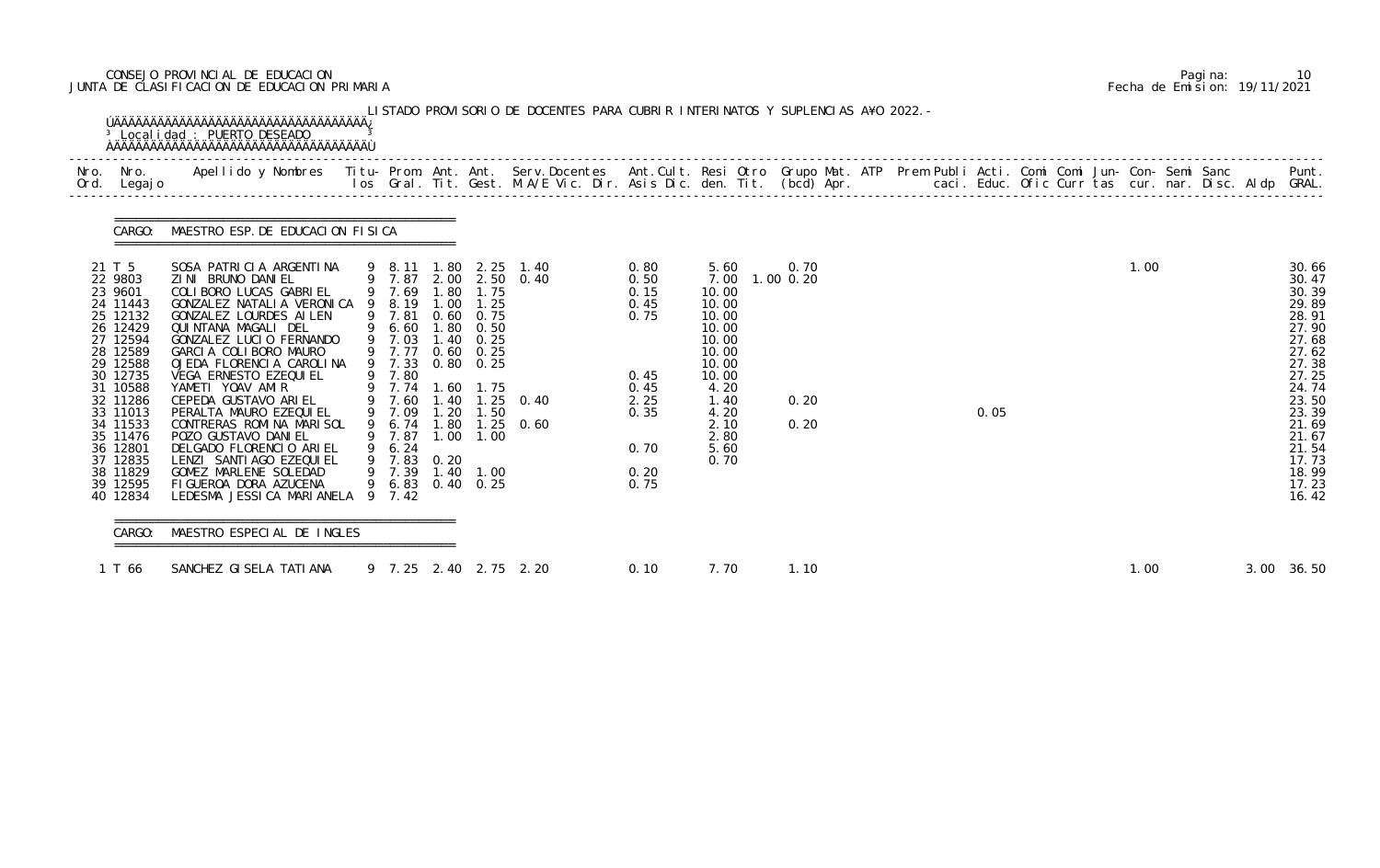## CONSEJO PROVINCIAL DE EDUCACION Pagina: 11 JUNTA DE CLASIFICACION DE EDUCACION PRIMARIA Fecha de Emision: 19/11/2021

| Nro.<br>Ord. | Nro.<br>Legaj o                         | Apellido y Nombres - Titu- Prom. Ant. Ant. Serv.Docentes - Ant.Cult. Resi Otro Grupo Mat. ATP Prem Publi Acti. Comi Comi Jun- Con- Semi Sanc - - - - Punt.<br>Ios Gral. Tit. Gest. M.A/E Vic. Dir. Asis Dic. den. Tit. (bcd) Apr. |                  |      |                                                                                                  |              |               |                                                   |  |  |  |  |      |  |              |                                  |
|--------------|-----------------------------------------|-----------------------------------------------------------------------------------------------------------------------------------------------------------------------------------------------------------------------------------|------------------|------|--------------------------------------------------------------------------------------------------|--------------|---------------|---------------------------------------------------|--|--|--|--|------|--|--------------|----------------------------------|
|              | CARGO:                                  | MAESTRO ESPECIAL DE INGLES                                                                                                                                                                                                        |                  |      |                                                                                                  |              |               |                                                   |  |  |  |  |      |  |              |                                  |
|              | 2 10871<br>3 10208<br>4 12460           | CRUCICH SABINA MURIEL<br>AMAYA MARIA BELEN<br>SIENES JESSICA ANDREA                                                                                                                                                               |                  |      | 9 7.55 1.20 1.50 1.30<br>9 7.98 1.40 1.75 1.30<br>9 7.94 0.20 0.25 1.20                          | 0.35         | 10.00         | 10.00 1.00 1.30<br>4.20 1.50 0.60<br>0.60         |  |  |  |  |      |  | 3.00         | 33.20<br>30.73<br>29.19          |
|              | CARGO:                                  | PES LENGUA EXTRANJERA: INGLES                                                                                                                                                                                                     |                  |      |                                                                                                  |              |               |                                                   |  |  |  |  |      |  |              |                                  |
|              | 1 T 66<br>2 10871<br>3 10208<br>4 12460 | SANCHEZ GI SELA TATI ANA<br>CRUCICH SABINA MURIEL<br>AMAYA MARIA BELEN<br>SIENES JESSICA ANDREA                                                                                                                                   |                  |      | 9 7.25 2.40 2.75 2.20<br>9 7.55 1.20 1.50 1.30<br>9 7.98 1.40 1.75 1.30<br>9 7.94 0.20 0.25 1.20 | 0.10<br>0.35 | 7.70<br>10.00 | 1.10<br>10.00 1.00 1.30<br>4.20 1.50 0.60<br>0.60 |  |  |  |  | 1.00 |  | 3.00<br>3.00 | 36.50<br>33.20<br>30.73<br>29.19 |
|              | CARGO:                                  | PES ED. ARTISTICA: DANZAS                                                                                                                                                                                                         |                  |      |                                                                                                  |              |               |                                                   |  |  |  |  |      |  |              |                                  |
|              | 1 6221<br>2 12587                       | QUIPILDOR ESTELA MARINA<br>RIVADENEIRA LIDIA SUSANA                                                                                                                                                                               | 9 8.55 0.80 0.25 |      | 9 8.26 3.00 3.00 2.50                                                                            | 3.00         |               | 10.00 4.25 1.30                                   |  |  |  |  |      |  |              | 44.31<br>18.60                   |
|              | CARGO:                                  | ASI ST. MEDIOS A/C GAB. DE INFORMATICA                                                                                                                                                                                            |                  |      |                                                                                                  |              |               |                                                   |  |  |  |  |      |  |              |                                  |
|              | 1 10438<br>2 8124                       | SUAREZ ELIZABET DEL VALLE 9 9.10 3.00<br>SANTI VANEZ MARCELO                                                                                                                                                                      |                  | 1.00 | 1. 20<br>$6\quad 6.74\quad 3.00\quad 3.00\quad 0.20$                                             | 0.35<br>1.85 | 9.10<br>10.00 | 1.20<br>0.10                                      |  |  |  |  |      |  |              | 33.95<br>30.89                   |

|  | Pagi na: |                              |
|--|----------|------------------------------|
|  |          | Fecha de Emision: 19/11/2021 |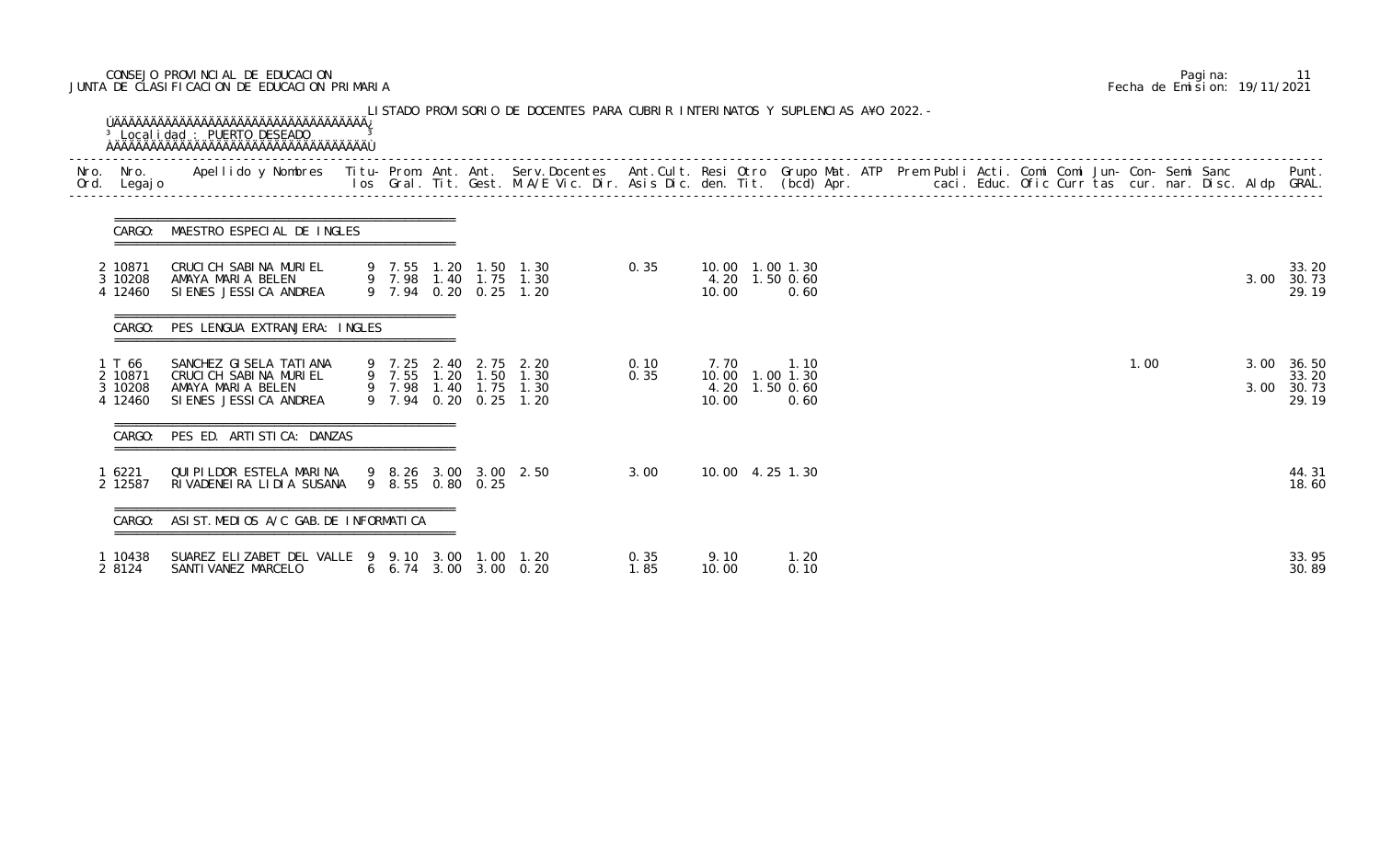## CONSEJO PROVINCIAL DE EDUCACION Pagina: 12 JUNTA DE CLASIFICACION DE EDUCACION PRIMARIA Fecha de Emision: 19/11/2021

|              |                                                    | <sup>3</sup> Local i dad : PUERTO DESEADO                                                                                                                                                                                         |        |             |                  | LISTADO PROVISORIO DE DOCENTES PARA CUBRIR INTERINATOS Y SUPLENCIAS A¥O 2022. - |                      |                             |      |                        |  |      |  |      |  |                                           |
|--------------|----------------------------------------------------|-----------------------------------------------------------------------------------------------------------------------------------------------------------------------------------------------------------------------------------|--------|-------------|------------------|---------------------------------------------------------------------------------|----------------------|-----------------------------|------|------------------------|--|------|--|------|--|-------------------------------------------|
| Nro.<br>Ord. | Nro.<br>Legaj o                                    | Apellido y Nombres - Titu- Prom. Ant. Ant. Serv.Docentes - Ant.Cult. Resi Otro Grupo Mat. ATP Prem Publi Acti. Comi Comi Jun- Con- Semi Sanc - - - Punt.<br>Ios Gral. Tit. Gest. M.A/E Vic. Dir. Asis Dic. den. Tit. (bcd) Apr. - |        |             |                  |                                                                                 |                      |                             |      |                        |  |      |  |      |  |                                           |
|              | CARGO:                                             | ASIST. MEDIOS A/C GAB. DE INFORMATICA                                                                                                                                                                                             |        |             |                  |                                                                                 |                      |                             |      |                        |  |      |  |      |  |                                           |
|              | 3 0375<br>4 8591<br>5 9104                         | I RALA LORENA JACQUELINE<br>VIZGARRA ANA LIA<br>VALDI VI EZO ZELAYA CARLOS                                                                                                                                                        |        | 3 7.87      | 3.00 3.00        | 3 6.07 3.00 3.00 2.50<br>3 5.87 3.00 3.00 2.40                                  | 3.00<br>0.45<br>0.70 | 10.00 3.00<br>10.00<br>8.40 |      | 1.20<br>1.20           |  | 0.10 |  |      |  | 32.87<br>29.22<br>27.67                   |
|              | CARGO:                                             | PES EDUCACION TECNOLOGICA                                                                                                                                                                                                         |        |             |                  |                                                                                 |                      |                             |      |                        |  |      |  |      |  |                                           |
|              | 1 10438<br>2 11113                                 | SUAREZ ELIZABET DEL VALLE 9 9.10 3.00<br>YAMETI BERNARDO KARIM                                                                                                                                                                    |        |             | 1.00             | 1. 20<br>9 7.37 2.80 1.50 1.20                                                  | 0.35<br>3.00         | 9.10<br>4.20                |      | 1.20<br>0.60           |  |      |  |      |  | 33.95<br>29.67                            |
|              | CARGO:                                             | PES FORMACION ETICA Y CIUDADANA                                                                                                                                                                                                   |        |             |                  |                                                                                 |                      |                             |      |                        |  |      |  |      |  |                                           |
|              | 1 10874<br>2 10485<br>3 12873<br>4 6935<br>5 12509 | RODRI GUEZ GABRI ELA<br>FERNANDEZ NATALIA<br>PAVON PATRCIA MICAELA<br>RUEDA JUAN DOMINGO<br>MARTINOVIC CAMILA                                                                                                                     | 6<br>6 | 9 8.18 0.40 | 9 8.79 3.00 0.75 | 9 7.31 3.00 1.75 2.00<br>3.00 2.25 1.70<br>$0.20 \quad 0.25 \quad 0.10$         | 0.75<br>0.50         | 10.00 3.00<br>9.10<br>10.00 | 3.00 | 7.00 0.50 1.00<br>0.80 |  | 0.10 |  | 1.00 |  | 34.54<br>33.31<br>20.58<br>23.45<br>16.55 |

|  | Pagi na: |                              |
|--|----------|------------------------------|
|  |          | Fecha de Emision: 19/11/2021 |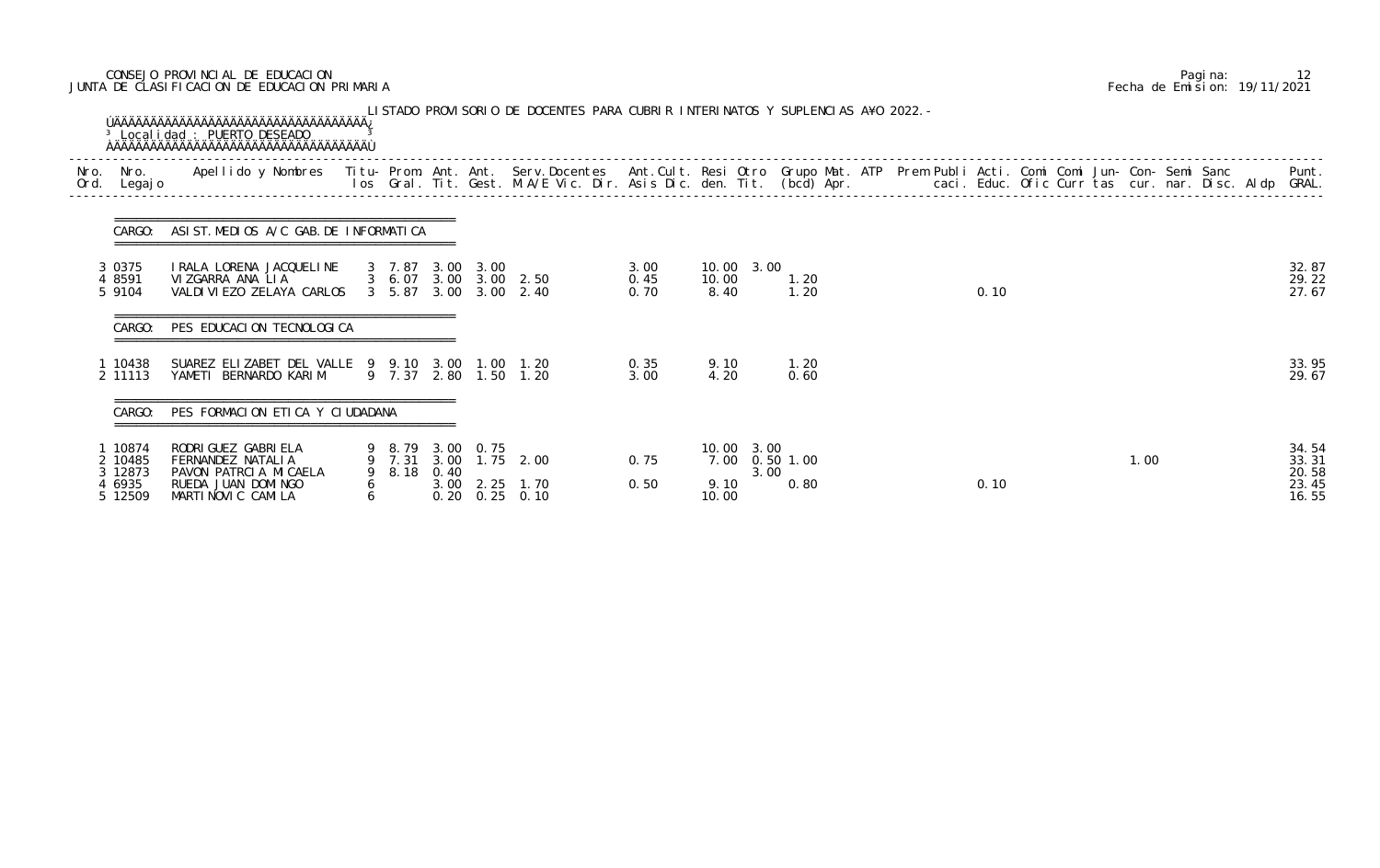# CONSEJO PROVINCIAL DE EDUCACION Pagina: 13 JUNTA DE CLASIFICACION DE EDUCACION PRIMARIA Fecha de Emision: 19/11/2021

|      |                                                                                                                                                                                                                                                            | <sup>3</sup> Local i dad : PUERTO DESEADO<br><u>ŇÄÄÄÄÄÄÄÄÄÄÄÄÄÄÄÄÄÄÄÄÄÄÄÄÄÄÄÄÄÄÄÄÄÄ</u>                                                                                                                                                                                                                                                                                                                                                                                                                                                                                                                     |                                                                                                                                                                                                                                 |                                                                                                                      |                                                                                                                                                                                                | LISTADO PROVISORIO DE DOCENTES PARA CUBRIR INTERINATOS Y SUPLENCIAS A¥O 2022. -                                                                                                                                     |                                                                                                                                                                                           |                                                             |                                                                                                                                                                                                                                                                                                                                                                                                         |                                                                      |      |                                                                              |  |                                                                                                                                                                                      |  |                                                                                                              |                                                                                                                                                                                                                                           |
|------|------------------------------------------------------------------------------------------------------------------------------------------------------------------------------------------------------------------------------------------------------------|-------------------------------------------------------------------------------------------------------------------------------------------------------------------------------------------------------------------------------------------------------------------------------------------------------------------------------------------------------------------------------------------------------------------------------------------------------------------------------------------------------------------------------------------------------------------------------------------------------------|---------------------------------------------------------------------------------------------------------------------------------------------------------------------------------------------------------------------------------|----------------------------------------------------------------------------------------------------------------------|------------------------------------------------------------------------------------------------------------------------------------------------------------------------------------------------|---------------------------------------------------------------------------------------------------------------------------------------------------------------------------------------------------------------------|-------------------------------------------------------------------------------------------------------------------------------------------------------------------------------------------|-------------------------------------------------------------|---------------------------------------------------------------------------------------------------------------------------------------------------------------------------------------------------------------------------------------------------------------------------------------------------------------------------------------------------------------------------------------------------------|----------------------------------------------------------------------|------|------------------------------------------------------------------------------|--|--------------------------------------------------------------------------------------------------------------------------------------------------------------------------------------|--|--------------------------------------------------------------------------------------------------------------|-------------------------------------------------------------------------------------------------------------------------------------------------------------------------------------------------------------------------------------------|
| Ord. | Nro. Nro.<br>Legaj o                                                                                                                                                                                                                                       | Apellido y Nombres  Titu- Prom. Ant. Ant. Serv.Docentes  Ant.Cult. Resi Otro Grupo Mat. ATP Prem Publi Acti. Comi Comi Jun- Con- Semi Sanc         Punt.<br>Ios Gral. Tit. Gest. M.A/E Vic. Dir. Asis Dic. den. Tit. (bcd) Apr.                                                                                                                                                                                                                                                                                                                                                                             |                                                                                                                                                                                                                                 |                                                                                                                      |                                                                                                                                                                                                |                                                                                                                                                                                                                     |                                                                                                                                                                                           |                                                             |                                                                                                                                                                                                                                                                                                                                                                                                         |                                                                      |      |                                                                              |  |                                                                                                                                                                                      |  |                                                                                                              |                                                                                                                                                                                                                                           |
|      | Modal i dad: ADULTOS                                                                                                                                                                                                                                       |                                                                                                                                                                                                                                                                                                                                                                                                                                                                                                                                                                                                             |                                                                                                                                                                                                                                 |                                                                                                                      |                                                                                                                                                                                                |                                                                                                                                                                                                                     |                                                                                                                                                                                           |                                                             |                                                                                                                                                                                                                                                                                                                                                                                                         |                                                                      |      |                                                                              |  |                                                                                                                                                                                      |  |                                                                                                              |                                                                                                                                                                                                                                           |
|      | CARGO:                                                                                                                                                                                                                                                     | MAESTRO DE SECCION ADULTOS                                                                                                                                                                                                                                                                                                                                                                                                                                                                                                                                                                                  |                                                                                                                                                                                                                                 |                                                                                                                      |                                                                                                                                                                                                |                                                                                                                                                                                                                     |                                                                                                                                                                                           |                                                             |                                                                                                                                                                                                                                                                                                                                                                                                         |                                                                      |      |                                                                              |  |                                                                                                                                                                                      |  |                                                                                                              |                                                                                                                                                                                                                                           |
|      | 1T <sub>5</sub><br>2 FALLECI<br>3 T 87<br>4 T 56<br>5 T 56<br>6 T 66<br>7 T 87<br>8 T 66<br>9 TAD 6<br>10 T 66<br>11 T 87<br>12 T 66<br>13 T 66<br>14 T 66<br>15 T 87<br>16 T 5<br>17 T 87<br>18 T 56<br>19 T 5<br>20 T 87<br>21 T 66<br>22 T 56<br>23 T 5 | GUAYMAS PATRICIA SUSANA<br>REYNOSO PARMIGGIANI MARIA<br>GUAYMAS MARIA VALENTINA<br>LLANEZA ANDREA FABIANA<br>CODAZZI MARINA VIRGINIA<br>LUNA CLAUDIA ROSANA<br>BAZZE MARIA ELIZABET<br>LUNA LILIANA DEL MILAGRO<br>MARTINEZ PAULA DANIELA<br>OROQUI ETA ROXANA ANDREA<br>GONZALEZ MARIA LUJAN<br>NAVES ANALIA<br>ZAUCI PAOLA SOLEDAD<br>CORONEL MARTINEZ GISELA<br>I ANNUZZI MARIA ALEJANRA<br>FERNANDEZ FELIX FEDERICO<br>CARDOZO NANCY ELIZABETH<br>DI AZ LORENA BEATRIZ<br>BARRIONUEVO ROSA MARIA<br>FARIAS LETIZIA MARIELA<br>FERNANDEZ SANDRA MARIA<br>CARCAMO DORIS MABEL<br>ESPINOSA PAULA VI VI ANA | 9 7.55<br>9 7.64<br>9 7.63<br>9 7.72<br>6.20<br>9 8.04<br>9 7.77<br>9 7.66<br>9 8.19<br>9 8.51<br>9 6.71<br>8.14<br>9 6.95<br>9 8.72<br>9 7.98<br>9 6.74 3.00 3.00<br>9 6.24 3.00 3.00<br>8.02<br>7. 25<br>6.84<br>7.87<br>6.27 | 3.00<br>3.00<br>3.00<br>3.00<br>3.00<br>3.00<br>3.00<br>3.00<br>3.00<br>3.00<br>3.00<br>3.00<br>3.00<br>3.00<br>3.00 | $3.00 \quad 3.00$<br>3.00<br>2.75<br>$3.00 \quad 3.00$<br>3.00<br>3.00<br>3.00 3.00<br>3.00<br>3.00<br>3.00 3.00<br>3.00<br>3.00<br>3.00 3.00<br>3.00<br>3.00<br>2.50<br>3.00<br>1. 75<br>3.00 | $3.00 \quad 3.00$<br>9 6.33 3.00 3.00 2.80<br>3.00<br>3.00<br>2.40<br>3.00<br>3.00<br>3.00<br>3.00<br>3.00<br>3.00<br>2.80<br>2.80<br>2.60<br>3.00<br>3.00<br>3.00<br>2.80<br>3.00<br>1. 80<br>3.00<br>2.00<br>3.00 | 3.00<br>3.00<br>3.00<br>2.90<br>2.30<br>3.00<br>3.00<br>3.00<br>0.40 3.00<br>3.00<br>3.00<br>3.00<br>3.00<br>3.00<br>3.00<br>3.00<br>3.00<br>3.00<br>3.00<br>3.00<br>3.00<br>2.95<br>3.00 | 10.00<br>10.00<br>10.00<br>10.00<br>10.00<br>10.00<br>10.00 | 10.00 6.25 3.00<br>10.00 9.50 1.40<br>10.00 4.75 2.90<br>10.00 6.00 1.50<br>10.00 9.50 1.20<br>10.00 5.25 1.70<br>10.00 2.50 2.30<br>10.00 2.50 2.20<br>10.00 2.75 1.70 0.10<br>1.002.40<br>10.00  1.50  2.20<br>10.00 5.00 1.40<br>10.00 3.00 1.40 0.50<br>10.00 3.50 1.50<br>1.90<br>10.00 3.25 1.90<br>10.00 2.00 1.30<br>10.00 2.50 1.40<br>2.10<br>3.50 0.80<br>3.00<br>3.00 1.00<br>$1.00$ $2.30$ | 0.10<br>0.20<br>0.10<br>0.10<br>0.10<br>0.20<br>0.30<br>0.10<br>0.10 | 3.00 | 0.30<br>0.10<br>0.15<br>0.15<br>0.70<br>0.10<br>0.15<br>0.20<br>0.20<br>0.10 |  | 1.00<br>1.00<br>1.00<br>1.00<br>1.00<br>1.00<br>1.00<br>1.00<br>1.00<br>1.00<br>1.00<br>1.00<br>1.00<br>1.00<br>1.00<br>1.00<br>1.00<br>1.00<br>1.00<br>1.00<br>1.00<br>1.00<br>1.00 |  | 2.00<br>3.00<br>2.00<br>3.00<br>3.00<br>3.00<br>2.00<br>3.00<br>3.00<br>3.00<br>3.00<br>3.00<br>3.00<br>3.00 | 3.00 52.20<br>51.33<br>50.39<br>49.03<br>48.87<br>3.00 48.30<br>47.84<br>3.00 47.62<br>47.61<br>47.39<br>47.21<br>2.00 47.01<br>46.99<br>46.75<br>45.62<br>45.43<br>3.00 45.34<br>3.00 45.24<br>45.22<br>44.95<br>44.84<br>44.57<br>44.57 |
|      | 24 T 56<br>25 TAD 6                                                                                                                                                                                                                                        | BAIO DOMINGO MIGUEL<br>CASTA¥O MANUEL ALFREDO                                                                                                                                                                                                                                                                                                                                                                                                                                                                                                                                                               | 7.07<br>7.11                                                                                                                                                                                                                    | 3.00<br>3.00                                                                                                         | 3.00                                                                                                                                                                                           | 3.00<br>2.75 2.40                                                                                                                                                                                                   | 3.00<br>2.25                                                                                                                                                                              | 10.00                                                       | 2.60<br>10.00 2.50 1.20                                                                                                                                                                                                                                                                                                                                                                                 |                                                                      |      | $0.20 \quad 0.50$                                                            |  | 1.00<br>1.00                                                                                                                                                                         |  | 2.00<br>3.00                                                                                                 | 44.37<br>44. 21                                                                                                                                                                                                                           |

|  | Pagi na: | 13                           |
|--|----------|------------------------------|
|  |          | Fecha de Emision: 19/11/2021 |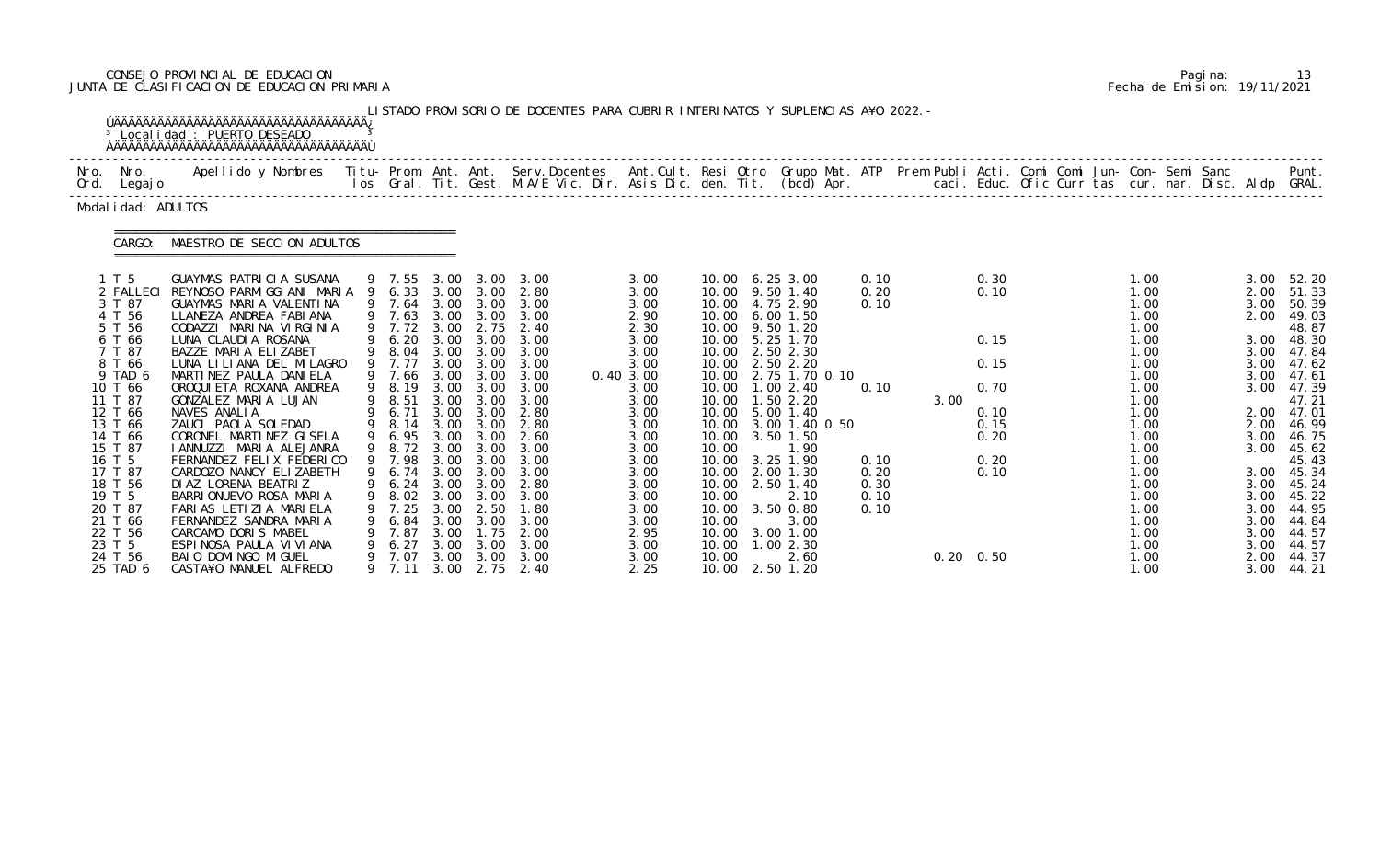## CONSEJO PROVINCIAL DE EDUCACION Pagina: 14 JUNTA DE CLASIFICACION DE EDUCACION PRIMARIA Fecha de Emision: 19/11/2021

| Nro.<br>Ord. | Nro.<br>Legaj o     | Apellido y Nombres - Titu- Prom. Ant. Ant. Serv.Docentes - Ant.Cult. Resi Otro Grupo Mat. ATP - Prem Publi Acti. Comi Comi Jun- Con- Semi Sanc |                       |              |              | los Gral. Tit. Gest. M.A/E Vic. Dir. Asis Dic. den. Tit. (bcd) Apr.        caci. Educ. Ofic Curr tas cur. nar. Disc. Aldp GRAL. |              |                |                           |      |                |      |  |              |      | Punt.               |
|--------------|---------------------|------------------------------------------------------------------------------------------------------------------------------------------------|-----------------------|--------------|--------------|---------------------------------------------------------------------------------------------------------------------------------|--------------|----------------|---------------------------|------|----------------|------|--|--------------|------|---------------------|
|              | CARGO:              | MAESTRO DE SECCION ADULTOS                                                                                                                     |                       |              |              |                                                                                                                                 |              |                |                           |      |                |      |  |              |      |                     |
|              | 26 T 56             | QUI PI LDOR ALBA INES                                                                                                                          |                       |              |              | 9 7.79 3.00 3.00 3.00                                                                                                           | 3.00         |                | 10.00 2.25 1.80 0.10 0.10 |      |                | 0.15 |  | 1.00         |      | 44.19               |
|              | 27 5403<br>28 T 87  | HERRERO MIRTA BEATRIZ<br>VEGA PATRICIA VIVIANA                                                                                                 |                       |              |              | 9 9.20 3.00 3.00 2.60<br>9 7.91 3.00 2.25 3.00                                                                                  | 3.00<br>3.00 | 10.00<br>10.00 | 1.30<br>1.70              | 0.10 |                |      |  | 1.00         | 3.00 | 3.00 44.10<br>43.96 |
|              | 29 T 66             | CORNALO NORMA GRACI ELA                                                                                                                        | 9 7.88                |              |              | 3.00 2.25 2.20                                                                                                                  | 3.00         | 10.00          | 4.50 1.10                 |      |                |      |  | 1.00         |      | 43.93               |
|              | 30 T 66             | GOMEZ JORGE ANTONIO                                                                                                                            |                       |              |              | 9 6.60 3.00 3.00 3.00                                                                                                           | 3.00         | 10.00          | 1.80                      | 0.10 |                | 0.10 |  | 1.00         |      | 3.00 43.60          |
|              | 31 T 87             | SALEMME GRACIELA MABEL                                                                                                                         |                       |              |              | 9 7.36 3.00 2.50 2.20                                                                                                           | 3.00         |                | 10.00  1.00  1.10         |      |                | 0.10 |  | 1.00         | 3.00 | 43.26               |
|              | 32 T 87             | CUSSI SOFIA ANTONIA                                                                                                                            | 9 7.06 3.00 3.00      |              |              | 2.60                                                                                                                            | 3.00         | 10.00          | 1.30                      | 0.10 |                | 0.10 |  | 1.00         | 3.00 | 43.16               |
|              | 33 T 66<br>34 TAD 6 | MOLINA CELIA CRISTINA<br>SOSA ZULEMA I VANA                                                                                                    |                       |              |              | 9 7.82 3.00 2.75 2.00<br>9 7.91 3.00 3.00 3.00 0.60 1.20 1.40                                                                   | 3.00         | 10.00<br>10.00 | $3.25$ 1.00<br>2.60       |      |                |      |  | 1.00<br>1.00 |      | 42.82<br>42.71      |
|              | 35 T 56             | SUAREZ ELIANA MARIELA                                                                                                                          | 9 8.66 3.00 2.00      |              |              | 1.80                                                                                                                            | 2.10         | 10.00          | 4.00 0.90                 | 0.10 |                |      |  | 1.00         |      | 42.56               |
|              | 36 T 87             | QUI ROGA CAROLINA FRANCA                                                                                                                       | 9 7.76                |              |              | 3.00 2.50 2.00                                                                                                                  | 3.00         | 10.00          | 1.00                      |      |                | 0.30 |  | 1.00         |      | 3.00 42.56          |
|              | 37 5384             | LOPEZ PAULA JULIETA                                                                                                                            | 9 7.69                |              |              | 3.00 3.00 3.00                                                                                                                  | 3.00         | 10.00          | 1.60                      |      |                |      |  |              | 2.00 | 42.29               |
|              | 38 10325            | COSIO VILMA ANGELINA                                                                                                                           | 9 7.50                | 2.20         | 1.50         | 1.40                                                                                                                            | 3.00         |                | 4.90 9.00 0.70            |      |                |      |  |              | 3.00 | 42.20               |
|              | 39 T 87             | GARCIA MARISA GLADYS                                                                                                                           | 9 8.64                | 3.00         |              | 2.75 2.60                                                                                                                       | 3.00         | 10.00          | 1.30                      |      |                | 0.90 |  | 1.00         |      | 42.19               |
|              | 40 9097<br>41 T 56  | JUAREZ NELIDA                                                                                                                                  | 9 8.22 3.00<br>9 7.27 | 3.00         | 1.25<br>2.75 | 1. 20<br>2.40                                                                                                                   | 3.00         |                | 7.70 7.75 0.60            | 0.10 |                |      |  |              |      | 41.82               |
|              | 42 T 56             | DA PALMA RAUL ALBERTO<br>RAMIREZ JULIA TERESA                                                                                                  | 9 7.29                |              |              | 3.00 3.00 3.00                                                                                                                  | 3.00<br>3.00 | 10.00<br>10.00 | 1.50 1.20<br>1.90         |      |                | 0.15 |  | 1.00<br>1.00 |      | 41.27<br>41.19      |
|              | 43 T 56             | ZAMBON RAMON IGNACIO                                                                                                                           |                       |              |              | 9 7.31 3.00 3.00 3.00                                                                                                           | 3.00         | 10.00          | 1.60                      |      |                |      |  | 1.00         |      | 40.91               |
|              | 44 6221             | QUI PI LDOR ESTELA MARINA                                                                                                                      |                       |              |              | 9 6.57 3.00 2.75 1.50                                                                                                           | 3.00         |                | 10.00 4.25 0.80           |      |                |      |  |              |      | 40.87               |
|              | 45 7335             | GUAYMAS PAULA ALEJANDRA                                                                                                                        | 6.25                  | 3.00         | 2.25         | 1.80                                                                                                                            | 0.95         |                | 10.00 3.50 0.90           |      |                |      |  |              |      | 3.00 40.65          |
|              | 46 6338             | EL HARES LEONARDO ARIEL                                                                                                                        | 8.89                  | 3.00         | 3.00         | 0.40                                                                                                                            | 3.00         | 10.00          | 0.50 0.20 0.40            |      | $2.00 \t 0.10$ |      |  |              |      | 40.49               |
|              | 47 T 56             | VALENCIANO JULIETA N                                                                                                                           | 7.25                  | 3.00         | 3.00         | 2.80                                                                                                                            | 3.00         | 10.00          | 1.40                      |      |                |      |  | 1.00         |      | 40.45               |
|              | 48 T 87             | ESPINOSA RICARDO ALFREDO                                                                                                                       | 6.04                  | 3.00         | 3.00         | 3.00                                                                                                                            | 3.00         | 10.00          | 2.10                      |      |                |      |  | 1.00         |      | 40.14               |
|              | 49 T 5<br>50 6194   | MERCADO MARIANA VIRGINIA<br>ULLOA ANA DELIA                                                                                                    | 8.52<br>8.15          | 3.00<br>3.00 | 1.25<br>3.00 | 2.20<br>0.60                                                                                                                    | 1.20<br>1.35 | 10.00<br>10.00 | 0.90<br>4.25 0.30         |      |                |      |  | 1.00         | 3.00 | 40.07<br>39.65      |
|              | 51 6917             | SALINAS ROSALIA                                                                                                                                | 7.32                  | 3.00         | 2.75         | 2.10                                                                                                                            | 1.00         | 10.00          | 1.00                      |      |                |      |  |              |      | 3.00 39.17          |

|  | Pagi na: | 14                           |
|--|----------|------------------------------|
|  |          | Fecha de Emision: 19/11/2021 |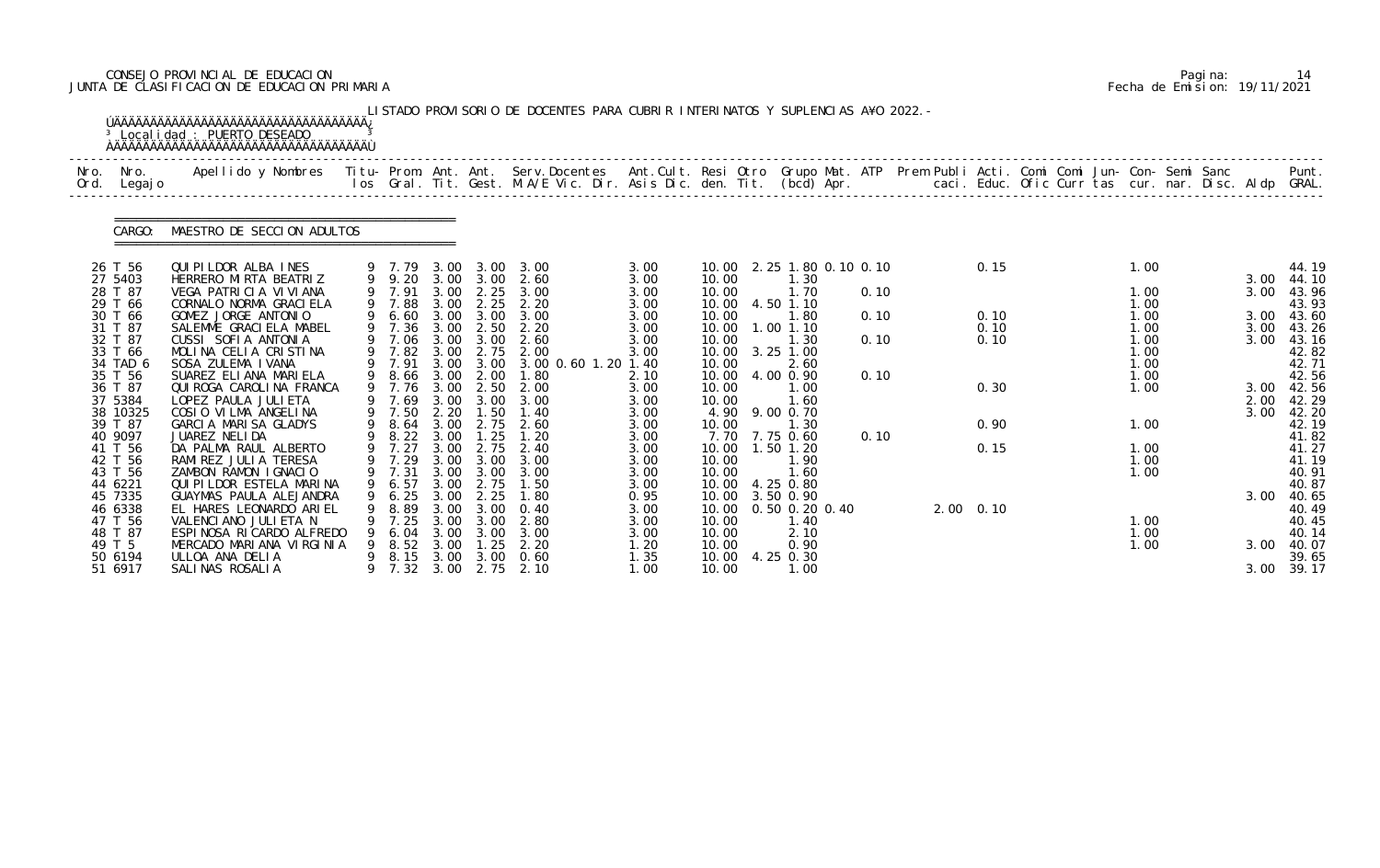## CONSEJO PROVINCIAL DE EDUCACION Pagina: 15 JUNTA DE CLASIFICACION DE EDUCACION PRIMARIA Fecha de Emision: 19/11/2021

| Nro.             | Nro.<br>Ord. Legajo                                 | Apellido y Nombres  Titu- Prom. Ant. Ant.  Serv.Docentes  Ant.Cult. Resi Otro  Grupo Mat. ATP  Prem Publi Acti. Comi Comi Jun- Con- Semi Sanc              Punt.<br>Ios Gral. Tit. Gest. M.A/E Vic. Dir. Asis Dic. den. Tit. (bcd |                                                                    |                              |                                      |                                                                                        |                                              |                                                   |                                                                  |      |              |  |      |                      |                                                    |
|------------------|-----------------------------------------------------|-----------------------------------------------------------------------------------------------------------------------------------------------------------------------------------------------------------------------------------|--------------------------------------------------------------------|------------------------------|--------------------------------------|----------------------------------------------------------------------------------------|----------------------------------------------|---------------------------------------------------|------------------------------------------------------------------|------|--------------|--|------|----------------------|----------------------------------------------------|
|                  | CARGO:                                              | MAESTRO DE SECCION ADULTOS                                                                                                                                                                                                        |                                                                    |                              |                                      |                                                                                        |                                              |                                                   |                                                                  |      |              |  |      |                      |                                                    |
| 52 T 5<br>53 412 | 54 7836<br>55 4318<br>56 7450<br>57 4982            | SANTANA CAROLINA MAURA<br>MARQUES SIMOES MARISA M<br>GUTI ERREZ GRACI ELA NANCY<br>TOLA BETTINA MARIEL<br>MI RANDA NATALI A VANI NA<br>REBOTTARO MARIA CLAUDINA                                                                   | 9 7.31<br>9 7.27<br>9 7.11<br>9 8.39                               | 3.00<br>3.00                 | 9 8.45 3.00 3.00<br>2.25             | 2.40 1.50 1.40<br>1.30<br>3.00 2.25 1.80<br>9 8.65 3.00 3.00 0.80<br>2.00<br>3.00 0.40 | 2.50<br>3.00<br>2.75<br>3.00<br>2.50<br>2.95 | 10.00<br>10.00<br>9.80<br>10.00<br>10.00<br>10.00 | 0.70<br>0.70<br>1.00 0.90<br>0.40<br>1.00 1.00<br>$0.20 \, 0.90$ | 0.30 | 0.05<br>0.15 |  | 1.00 | 3.00                 | 38.81<br>38.50<br>38.07<br>38.00<br>37.86<br>37.84 |
| 61 9591          | 58 T 87<br>59 8416<br>60 7560<br>62 9393<br>63 7903 | VEGA CAROLINA RAQUEL<br>ZALAZAR DEBORA LILIANA<br>TEVEZ ROBERTO CARLOS<br>GONZAGA ESPINOSA MARTIN<br>GEREZ PATRICIA ERNESTINA<br>ROJAS ELSA MARIA                                                                                 | 9 7.23<br>9 7.03<br>9 5.14 3.00<br>9 9.78<br>9 7.66<br>9 6.65 3.00 | 2.40<br>2.60<br>1.80<br>3.00 | 1.00<br>1.50<br>1.00<br>1.50<br>2.00 | 1.20<br>1.20<br>1.50 1.80<br>1.00<br>1.20<br>1.60                                      | 1.40<br>1.65<br>0.80<br>0.70<br>3.00<br>0.25 | 10.00<br>9.10<br>10.00<br>10.00<br>7.70<br>9.10   | 0.60<br>1.50<br>0.90<br>$1.00$ $0.50$<br>0.60<br>0.80            | 0.10 | 0.10<br>0.10 |  | 1.00 | 3.00<br>3.00<br>3.00 | 36.83<br>36.58<br>35.14<br>34.98<br>33.66<br>32.50 |
|                  | 64 11073<br>65 8782<br>66 8796<br>67 8129           | PEREZ MAXIU DAVID<br>FERREYRA YONY EDGAR<br>ROLDAN ROQUE ANTONIO<br>VI LLAGRAN PAMELA MARI SEL                                                                                                                                    | 9 7.46<br>9 6.50<br>9 6.92 3.00<br>9 7.95                          | 1.40<br>3.00<br>3.00         | 0.25<br>1.25<br>0.75                 | 0.20<br>1.00<br>$1.25 \quad 0.80$                                                      | 1.15<br>0.15<br>0.20<br>0.10                 | 4.20<br>7.00<br>8.40<br>9.10                      | 4.00 0.10<br>0.50<br>0.40                                        |      | 0.10         |  |      | 3.00<br>2.00         | 30.76<br>30.50<br>29.97<br>29.90                   |
|                  | 68 8713<br>69 11098<br>70 9765                      | VERON NI COLAS SEBASTI AN<br>SILVA RAFAELA ROXANA<br>SUAREZ JANINA JOHANNA                                                                                                                                                        | 9 7.28 1.40<br>9 7.58                                              |                              |                                      | 9 6.66 2.40 1.75 1.00<br>0.20<br>1.80 0.50 0.40                                        | 0.10                                         | 8.40<br>4.20<br>6.30                              | 0.50<br>4.00 0.10<br>0.20                                        |      |              |  |      | 3.00                 | 29.81<br>29.18<br>25.78                            |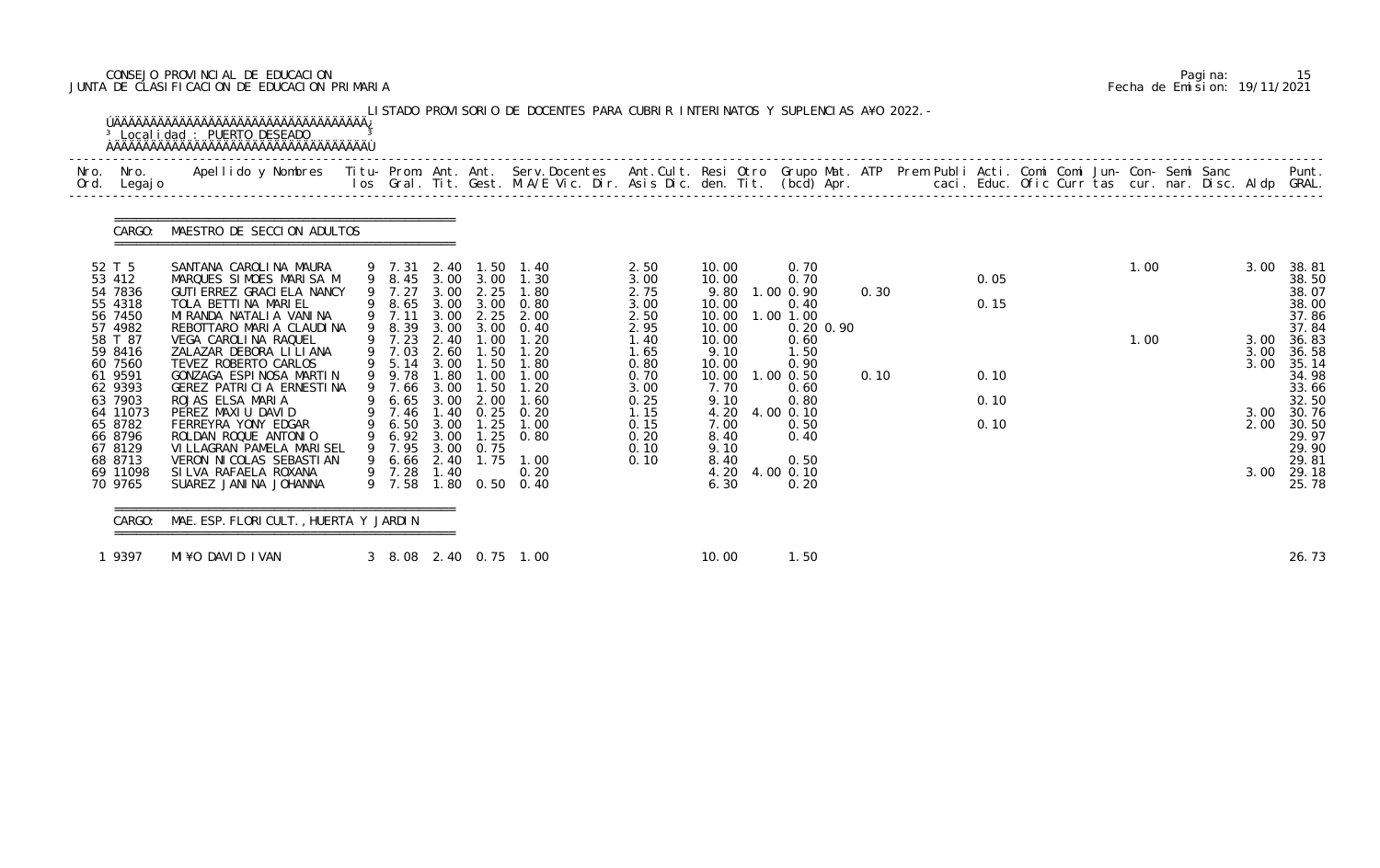## CONSEJO PROVINCIAL DE EDUCACION Pagina: 16 JUNTA DE CLASIFICACION DE EDUCACION PRIMARIA Fecha de Emision: 19/11/2021

|              |                     | <sup>3</sup> Local i dad: PUERTO DESEADO<br><b>AAAAAAAAAAAAAAAAAAAAAAAAAAAAAAAAAAAA</b>                                                        |                |                         |              |                                        | LISTADO PROVISORIO DE DOCENTES PARA CUBRIR INTERINATOS Y SUPLENCIAS A¥O 2022. -                                                |              |                |                          |      |                   |  |              |  |              |                |
|--------------|---------------------|------------------------------------------------------------------------------------------------------------------------------------------------|----------------|-------------------------|--------------|----------------------------------------|--------------------------------------------------------------------------------------------------------------------------------|--------------|----------------|--------------------------|------|-------------------|--|--------------|--|--------------|----------------|
| Nro.<br>Ord. | Nro.<br>Legaj o     | Apellido y Nombres - Titu- Prom. Ant. Ant. Serv.Docentes - Ant.Cult. Resi Otro Grupo Mat. ATP - Prem Publi Acti. Comi Comi Jun- Con- Semi Sanc |                |                         |              |                                        | los Gral. Tit. Gest. M.A/E Vic. Dir. Asis Dic. den. Tit. (bcd) Apr.       caci. Educ. Ofic Curr tas cur. nar. Disc. Aldp GRAL. |              |                |                          |      |                   |  |              |  |              | Punt.          |
|              | CARGO:              | PES DE FORMACION PARA EL TRABAJO                                                                                                               |                |                         |              |                                        |                                                                                                                                |              |                |                          |      |                   |  |              |  |              |                |
|              |                     | 1 FALLECI REYNOSO PARMIGGIANI MARIA 5 6.33                                                                                                     |                |                         |              | 3.00 0.25                              | 3.00                                                                                                                           | 3.00         |                | 10.00 9.50 1.90          | 0.20 | 0.10              |  | 1.00         |  | 2.00         | 45.28          |
|              | 2 T 56              | CODAZZI MARINA VIRGINIA                                                                                                                        |                | 5 7.72                  | 3.00         | 0. 75                                  | 3.00                                                                                                                           | 2.30         |                | 10.00 9.50 1.70          |      |                   |  | 1.00         |  |              | 43.97          |
|              | 3 T 56<br>4 T 66    | LLANEZA ANDREA FABIANA<br>LUNA CLAUDIA ROSANA                                                                                                  |                | 5 7.63<br>$5\quad 6.20$ |              | 3.00 0.75                              | 3.00 0.75 3.00<br>3.00                                                                                                         | 2.90         | 10.00<br>10.00 | 6.002.00<br>$5.25$ 2.10  |      | 0.15              |  | 1.00<br>1.00 |  | 2.00<br>3.00 | 43.28<br>42.45 |
|              | 5 TAD 6             | MARTINEZ PAULA DANIELA                                                                                                                         |                | 5 7.66                  | 3.00         | 0. 75                                  | 3.00                                                                                                                           | 3.00<br>3.00 | 10.00          | 2.75 2.10 0.10           |      |                   |  | 1.00         |  | 3.00         | 41.36          |
|              | 6 T 5               | FERNANDEZ FELIX FEDERICO                                                                                                                       |                | 5 7.98                  | 3.00         | 1.00                                   | 3.00                                                                                                                           | 3.00         | 10.00          | 3.25 2.40                | 0.10 | 0.20              |  | 1.00         |  |              | 39.93          |
|              | 7 T 5               | BARRIONUEVO ROSA MARIA                                                                                                                         |                | 5 8.02                  |              | $3.00 \quad 0.50$                      | 3.00                                                                                                                           | 3.00         | 10.00          | 2.60                     | 0.10 |                   |  | 1.00         |  | 3.00         | 39.22          |
|              | 8 TAD 6             | CASTA¥O MANUEL ALFREDO                                                                                                                         |                | $5$ 7.11                | 3.00         | 0.50                                   | 3.00                                                                                                                           | 2.25         | 10.00          | 2.50 1.70                |      |                   |  | 1.00         |  | 3.00         | 39.06          |
|              | 9 T 87              | VEGA PATRICIA VIVIANA                                                                                                                          |                | 5 7.91                  |              | 3.00 0.50                              | 3.00                                                                                                                           | 3.00         | 10.00          | 2.30                     | 0.10 |                   |  | 1.00         |  | 3.00         | 38.81          |
|              | 10 T 56             | QUI PI LDOR ALBA INES                                                                                                                          |                | 5 7.79                  | 3.00         | 1.00                                   | 3.00                                                                                                                           | 3.00         | 10.00          | 2. 25 2. 30 0. 10 0. 10  |      | 0.15              |  | 1.00         |  |              | 38.69          |
|              | 11 10325            | COSIO VILMA ANGELINA                                                                                                                           |                | $5 \quad 7.50$          | 2.20         | 0.25                                   | 2.40                                                                                                                           | 3.00         | 4.90           | 9.00 1.20                |      |                   |  |              |  | 3.00         | 38.45          |
|              | 12 T 56             | SUAREZ ELIANA MARIELA                                                                                                                          |                | 5 8.66                  | 3.00         | 0.25                                   | 2.80                                                                                                                           | 2.10         | 10.00          | 4.00 1.40                | 0.10 |                   |  | 1.00         |  |              | 38.31          |
|              | 13 9097             | JUAREZ NELIDA                                                                                                                                  |                | 5 8.22                  | 3.00         | 0.25                                   | 2.20                                                                                                                           | 2.95         |                | 7.70 7.75 1.10           | 0.10 |                   |  |              |  |              | 38.27          |
|              | 14 T 87<br>15 T 66  | CUSSI SOFIA ANTONIA<br>MOLINA CELIA CRISTINA                                                                                                   | 5 <sup>5</sup> | 7.06<br>5 7.82          | 3.00<br>3.00 |                                        | 3.00<br>$0.25$ 3.00                                                                                                            | 3.00<br>3.00 | 10.00<br>10.00 | 1.00 1.70<br>$3.25$ 1.50 | 0.10 | 0.10              |  | 1.00<br>1.00 |  | 3.00         | 37.96<br>37.82 |
|              | 16 6338             | EL HARES LEONARDO ARIEL                                                                                                                        |                | 5 8.89                  |              | 3.00 3.00                              | 1.40                                                                                                                           | 3.00         | 10.00          | 0.50 0.20 0.40           |      | $2.00 \quad 0.10$ |  |              |  |              | 37.49          |
|              | 17 T 66             | FERNANDEZ SANDRA MARIA                                                                                                                         |                | 5 6.84                  |              | 3.00 0.25                              | 3.00                                                                                                                           | 3.00         | 10.00          | 1.50                     |      |                   |  | 1.00         |  | 3.00         | 36.59          |
|              | 18 5384             | LOPEZ PAULA JULI ETA                                                                                                                           |                | 5 7.69                  |              | 3.00 0.50                              | 3.00                                                                                                                           | 3.00         | 10.00          | 2.10                     |      |                   |  |              |  | 2.00         | 36.29          |
|              | 19 6221             | QUI PI LDOR ESTELA MARINA                                                                                                                      |                | 5 6.57                  |              | $3.00 \quad 0.25$                      | 2.50                                                                                                                           | 3.00         | 10.00          | 4.25 1.30                |      |                   |  |              |  |              | 35.87          |
|              | 20 T 87             | GARCIA MARISA GLADYS                                                                                                                           |                | 8.64                    | 3.00         | 0.50                                   | 3.00                                                                                                                           | 3.00         | 10.00          | 1.80                     |      | 0.90              |  |              |  |              | 35.84          |
|              | 21 T 56             | RAMIREZ JULIA TERESA                                                                                                                           |                |                         | 3.00         |                                        | 3.00                                                                                                                           | 3.00         | 10.00          | 2.40                     |      |                   |  | 1.00         |  |              | 34.69          |
|              | 22 TAD 6            | SOSA ZULEMA I VANA                                                                                                                             |                | 7.91                    | 3.00         | 0.50                                   | 3.00                                                                                                                           | 1.40         | 10.00          | 2.70                     |      |                   |  | 1.00         |  |              | 34.51          |
|              | 23 6917             | SALINAS ROSALIA                                                                                                                                |                | 7.32                    | 3.00         | 0.50                                   | 3.00                                                                                                                           | 1.00         | 10.00          | 1.50                     |      |                   |  |              |  | 3.00         | 34.32          |
|              | 24 4982             | REBOTTARO MARIA CLAUDINA                                                                                                                       |                | 8.39                    | 3.00         | 0.50                                   | 1.40                                                                                                                           | 2.95         | 10.00          | 0.70 0.90                |      |                   |  |              |  |              | 32.84          |
|              | 25 10614<br>26 9393 | DI AZ NANCY BEATRIZ<br>GEREZ PATRICIA ERNESTINA                                                                                                |                | 7.68<br>5 7.66          |              | $3.00 \quad 0.50$<br>$3.00 \quad 0.50$ | 0.90<br>2.20                                                                                                                   | 3.00<br>3.00 | 4.90<br>7.70   | 2.00 0.40<br>1.10        |      |                   |  |              |  | 3.00         | 30.38<br>30.16 |
|              |                     |                                                                                                                                                |                |                         |              |                                        |                                                                                                                                |              |                |                          |      |                   |  |              |  |              |                |

|  | Pagi na: | 16                           |
|--|----------|------------------------------|
|  |          | Fecha de Emision: 19/11/2021 |